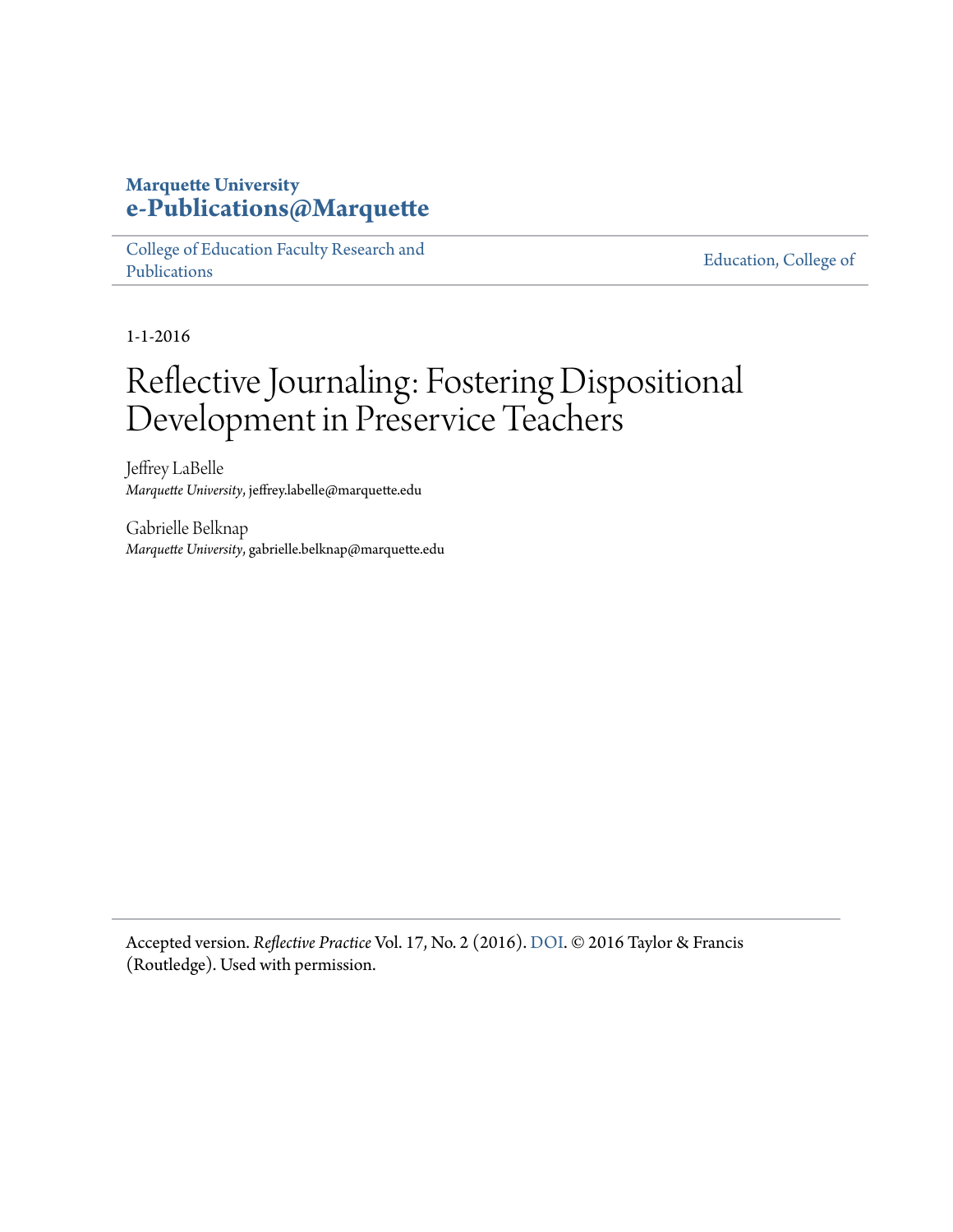# Reflective journaling: fostering dispositional development in preservice teachers

Jeffrey T. LaBelle

*College of Education, Educational Policy and Leadership Marquette University Milwaukee, WI*

#### Gabrielle Belknap

*College of Education, Educational Policy and Leadership Marquette University Milwaukee, WI*

#### **Background**

Many undergraduate preservice teacher preparation programs at Catholic colleges and universities in the U.S. require candidates to take courses in philosophy (Mucci & Cranston-Gingras, 2011). Among these, some institutions include a free-standing philosophy of education course as an essential part of their preservice teacher requirements. In reviewing the motivations and purposes for requiring a separate course in the philosophy of education, one finds great variation. For example, Gosselin (2007) emphasized the importance of philosophy of education courses for preservice teachers because 'they typically do not understand how philosophy of education fits into the grand narrative of philosophy as a discipline' (p. 42). On the other

*Reflective Practice*, Vol 17, No. 2 (February 16, 2016): pg. 125-142[. DOI.](http://dx.doi.org/10.1080/14623943.2015.1134473) This article is © Taylor & Francis (Routledge) and permission has been granted for this version to appear i[n e-Publications@Marquette.](http://epublications.marquette.edu/) Taylor & Francis (Routledge) does not grant permission for this article to be further copied/distributed or hosted elsewhere without the express permission from Taylor & Francis (Routledge).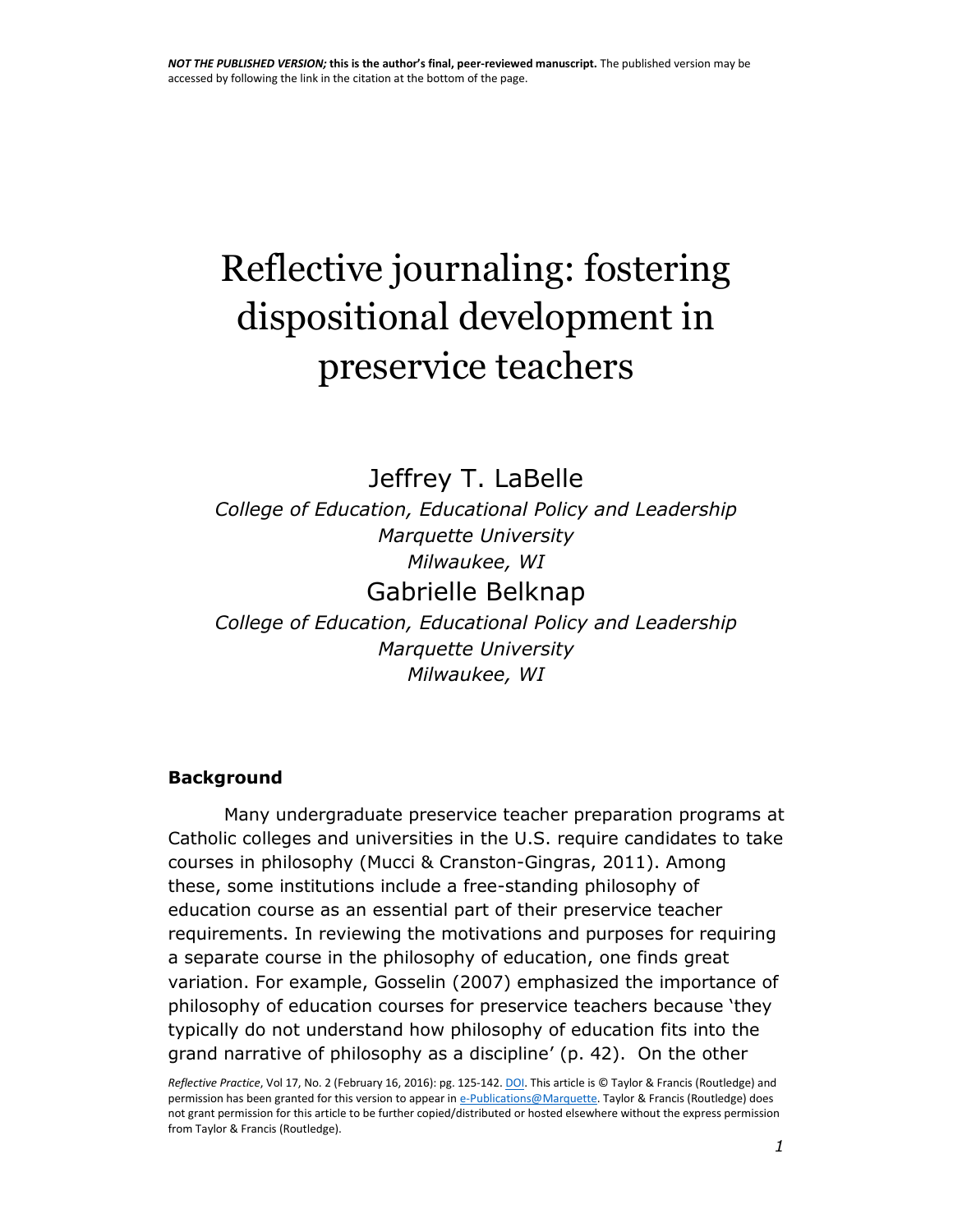hand, Mucci and Cranston-Gingras (2011) made the case for such courses by asserting that 'Philosophy courses pertaining to philosophy of education allow preservice teachers to begin to examine their own goals for teaching and how those goals will be accomplished through specific teaching methods' (p. 386). In this study, we contend that the philosophy of education can help teacher candidates examine how their own knowledge, skills, and dispositions influence their behaviors and why they make certain decisions regarding their curriculum and teaching methodology.

Regardless of the purported reasons for requiring preservice teachers to take courses in the philosophy of education, most Catholic institutions seek to develop critical or reflective thinking skills throughout their preservice teacher programs. To that same end, past research has pointed to the importance of developing dispositions in preservice teachers through reflecting writing and journaling (Freese, 1999, 2006; Oner & Adadan, 2011; Schussler, Stooksberry, & Bercaw, 2010; Zeichner & Liston, 1996). In fact, even more recently, the Council for the Accreditation of Educator Preparation (CAEP, 2013) has recommended '…additional research to define professional practices of P-12 educators and how these practices, beliefs, and attitudes relate to student learning and development' (p. 12).

Because philosophy of education courses might provide an excellent platform for promoting reflecting journaling as a means of disposition development in preservice teachers, we posed the following research questions:

- 1) Does reflective journaling help promote dispositional development in preservice teachers?
- 2) What types of dispositions do preservice teachers self-identify in their reflective journaling?

In order to examine this potential contribution to dispositional development in preservice teachers, we examined preservice teacher journaling in a semester-long philosophy of education course across five semesters and seven different class sections of students enrolled in our preservice teacher program (See Table 1). Each of the five journaling tasks had a specific prompt (see Appendix) and yielded a total of five, 500-word reflective essays for each candidate. Preservice teachers take this course toward the end of the program, just prior to

*Reflective Practice*, Vol 17, No. 2 (February 16, 2016): pg. 125-142[. DOI.](http://dx.doi.org/10.1080/14623943.2015.1134473) This article is © Taylor & Francis (Routledge) and permission has been granted for this version to appear i[n e-Publications@Marquette.](http://epublications.marquette.edu/) Taylor & Francis (Routledge) does not grant permission for this article to be further copied/distributed or hosted elsewhere without the express permission from Taylor & Francis (Routledge).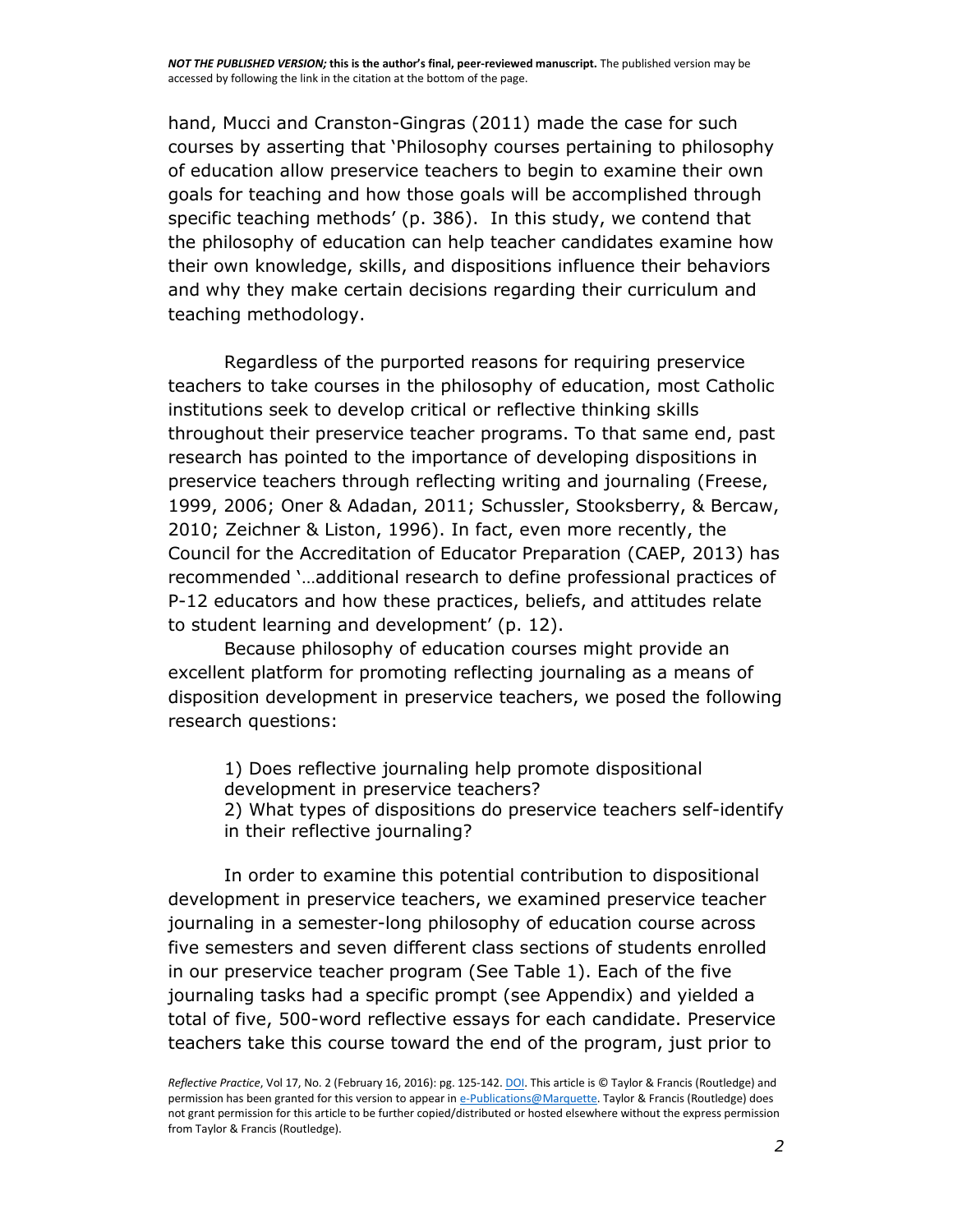full-time student teaching. It is noteworthy that they have already had a great deal of field experience in schools in urban settings with a wide-range of ethnic and racial diversity.

| <b>TWEE</b> TREASURE SOUTHOMING SUMPLES BY CROSS SECURIT |                 |      |            |            |  |  |  |
|----------------------------------------------------------|-----------------|------|------------|------------|--|--|--|
| Course                                                   | <b>Semester</b> | Year | # journals | # students |  |  |  |
| <b>EDUC 158</b>                                          | spring          | 2009 |            | 19         |  |  |  |
| EDUC 4540-701                                            | fall            | 2009 | 5          | 40         |  |  |  |
| EDUC 4540-701                                            | spring          | 2010 |            | 33         |  |  |  |
| EDUC 4540-102                                            | fall            | 2010 |            | 19         |  |  |  |
| EDUC 4540-701                                            | fall            | 2010 |            | 18         |  |  |  |
| EDUC 4540-701                                            | spring          | 2011 |            | 27         |  |  |  |
| EDUC 4540-102                                            | spring          | 2011 | 5          | 24         |  |  |  |
| EDUC 4540-701                                            | spring          | 2012 |            | 22         |  |  |  |

**Table 1** Reflective Journaling Samples by Class Section

#### **Review of Related Literature**

Essential to this study are several concepts which have rather lengthy historical developments and which researchers frequently operationalize with diverse connotations. We examined the following four concepts regarding the preparation of teachers for the profession: 1) dispositions, 2) reflection, 3) reflecting thinking, and 4) reflective journaling.

**Dispositions.** Teacher dispositions are elaborately developed in the Interstate Teachers Assessment and Support Consortium (InTASC) Standards for Teacher Development and Licensure (2011), in which dispositions form one of three types of indicators essential to achieve each standard or principle. Hence, besides knowledge and performances, the InTASC standards obligate preservice teacher programs to develop and foster certain dispositions in their candidates. Particularly pertinent to this study is the list of dispositions noted under 'Reflective Practice: Professional Growth - Principle 9: The teacher is a reflective practitioner who continually evaluates the effects of his/her choices and actions on others (students, parents, and other professionals in the learning community) and who actively seeks out opportunities to grow professionally' (InTASC, 2011, p. 10). More recently, the CAEP (2013) fully endorsed these same InTASC standards in its own Standard 1, pointing out that these standards as well as 'the performances, knowledge and dispositions that are extensions of those standards contain literally scores of references to

*Reflective Practice*, Vol 17, No. 2 (February 16, 2016): pg. 125-142[. DOI.](http://dx.doi.org/10.1080/14623943.2015.1134473) This article is © Taylor & Francis (Routledge) and permission has been granted for this version to appear i[n e-Publications@Marquette.](http://epublications.marquette.edu/) Taylor & Francis (Routledge) does not grant permission for this article to be further copied/distributed or hosted elsewhere without the express permission from Taylor & Francis (Routledge).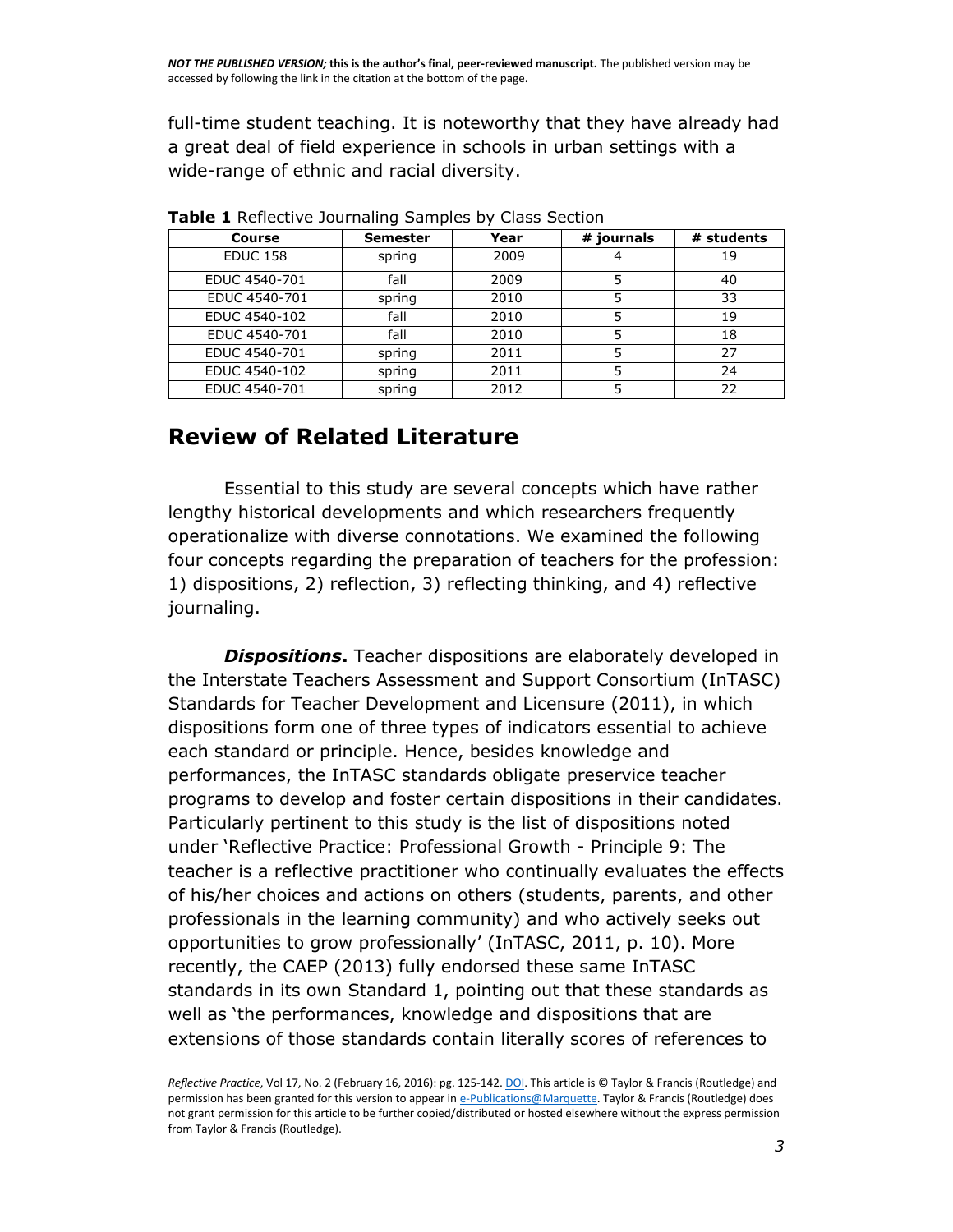cultural competence, individual differences, creativity and innovation and working with families and communities (CAEP, 2013, p. 21).'

Although the CAEP introduced the concept of attributes into its accreditation standards, the Council chose to keep the language of the InTASC standards intact throughout its 2013 document, especially in regard to knowledge, skills, and dispositions. In fact, in the description of Additional Selectivity Factors in CAEP Standard 3, we found the following description:

3.3 Educator preparation providers establish and monitor attributes and dispositions beyond academic ability that candidates must demonstrate at admissions and during the program. The provider selects criteria, describes the measures used and evidence of the reliability and validity of those measures, and reports data that show how the academic and non-academic factors predict candidate performance in the program and effective teaching. (CAEP, 2013, p. 9)

Hence, even in the discussion of candidate selection in CAEP Standard 3, we discovered the intermingling of terminology, such as attributes and dispositions. This varying use of terminology additionally suggests the need to further explore the conceptualization of dispositions since they continue to be an essential part of the standards for teacher preparation in the light of the CAEP accreditation standards. In fact, the word 'disposition(s)' is used 18 times in the CAEP (2013) document, in sharp contrast to 4 usages of the term 'attribute(s).'

A review of related literature pointed to an extended historical debate (Borko, Liston, & Whitcomb, 2007; Burant, Chubbuck, & Whipp, 2007; Damon, 2007; Diez, 2007; Sockett, 2006; Socket, 2009; Villegas, 2007) in pursuit of an operational definition of dispositions. This debate hinged on a wide variation in theoretic frameworks including psychology, sociology, ethics, and finally philosophy. Depending upon the hermeneutical or heuristic approach of the researcher, the term dispositions took on different meanings and, consequently, was operationalized differently in each preservice teacher program.

*Reflective Practice*, Vol 17, No. 2 (February 16, 2016): pg. 125-142[. DOI.](http://dx.doi.org/10.1080/14623943.2015.1134473) This article is © Taylor & Francis (Routledge) and permission has been granted for this version to appear i[n e-Publications@Marquette.](http://epublications.marquette.edu/) Taylor & Francis (Routledge) does not grant permission for this article to be further copied/distributed or hosted elsewhere without the express permission from Taylor & Francis (Routledge).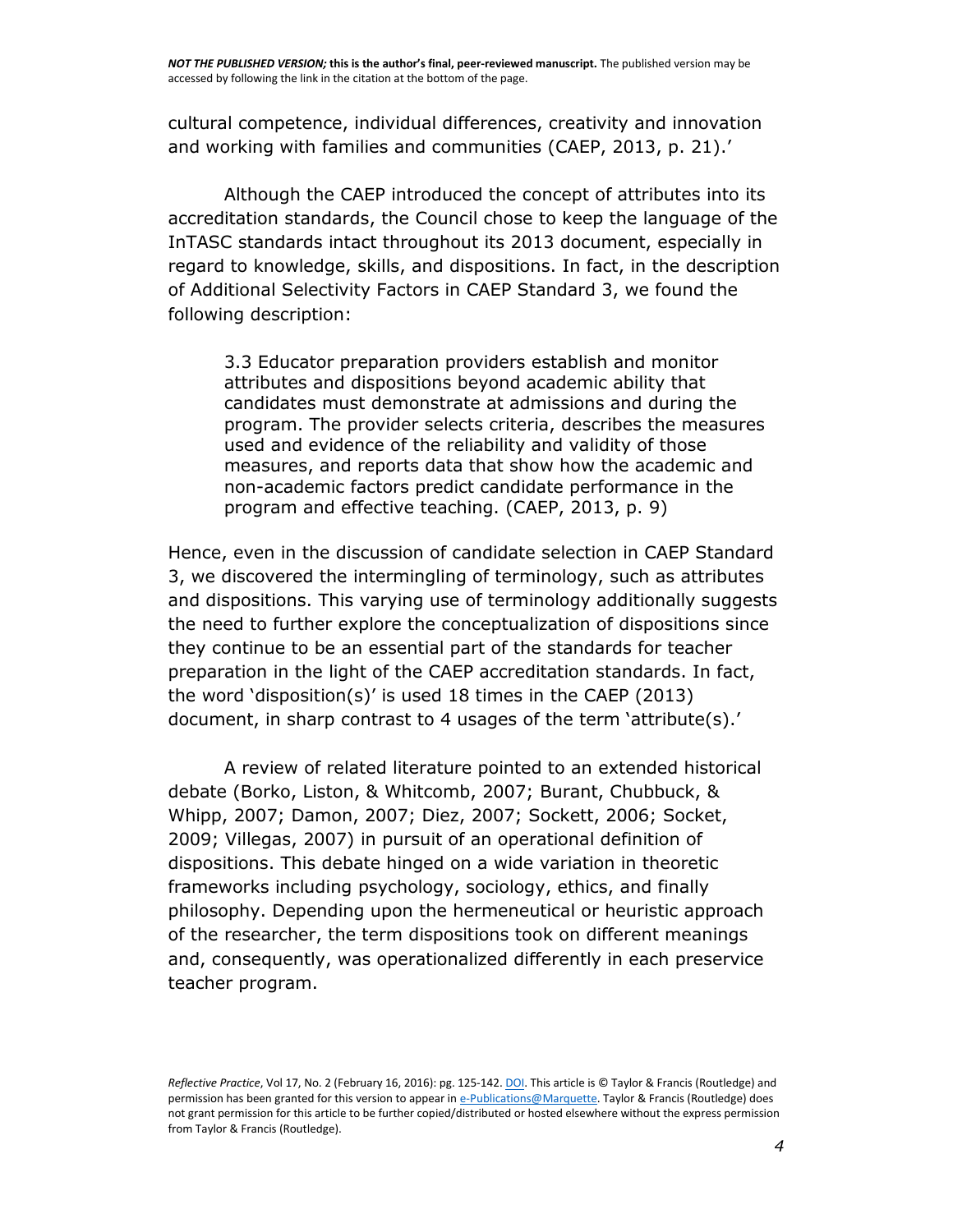Accepting Chubbuck's (2010) conceptualization of dispositions, one can settle upon the construct developed by the National Council for Accreditation of Teacher Education (NCATE) of fairness and the belief that all students can learn as the two key dispositions of a qualified teacher. NCATE (2008) defined professional dispositions as 'Professional attitudes, values, and beliefs demonstrated through both verbal and non-verbal behaviors as educators interact with students, families, colleagues, and communities' (p. 89). NCATE expected IHEs to assess for these types of behaviors as well as the two central dispositions mentioned by observation in actual educational contexts. In addition, NCATE permitted IHEs, 'based on their mission and conceptual framework…[to] identify, define, and operationalize additional professional dispositions' (p. 90).

However, it is worth noting that, in contrast to this definition, Sockett's (2006) three-part definition, character, intellect, and care, presented quite an appealing and compelling argument. These three qualities are explicitly ethical in nature, but entail additional attributes that have measurable behaviors associated with each of them. Diez (2007) summarized the ethical or moral nature of these dispositions: 'In a very thoughtful essay, Sockett (2006) sets the discussion of dispositions firmly in the context of moral education, outlining three different philosophical perspectives—character, rules, and relations' (Diez, 2007, pp. 390-391). In his original article, Sockett (2006, pp. 17-18) elucidated more elaborately the nature of these three types of primary dispositions:

- 1) *character*: 'integrity in the context of wisdom, courage, temperance, and justice'
- 2) *intellect*: 'wisdom, consistency (in the application of rules), fairness and impartiality (from the principle of justice), and open-mindedness in the consideration of rule when the ethics of rules is rooted in justice'
- 3) *care*: 'receptivity, relatedness, and responsiveness in the context of the creation of trust'

Both Diez's (2007) and Sockett's (2006) analyses pointed to a much broader definition of disposition than NCATE's (2009) elaboration of dispositions among preservice teachers. These earlier conceptualizations provided the groundwork for the present study

*Reflective Practice*, Vol 17, No. 2 (February 16, 2016): pg. 125-142[. DOI.](http://dx.doi.org/10.1080/14623943.2015.1134473) This article is © Taylor & Francis (Routledge) and permission has been granted for this version to appear i[n e-Publications@Marquette.](http://epublications.marquette.edu/) Taylor & Francis (Routledge) does not grant permission for this article to be further copied/distributed or hosted elsewhere without the express permission from Taylor & Francis (Routledge).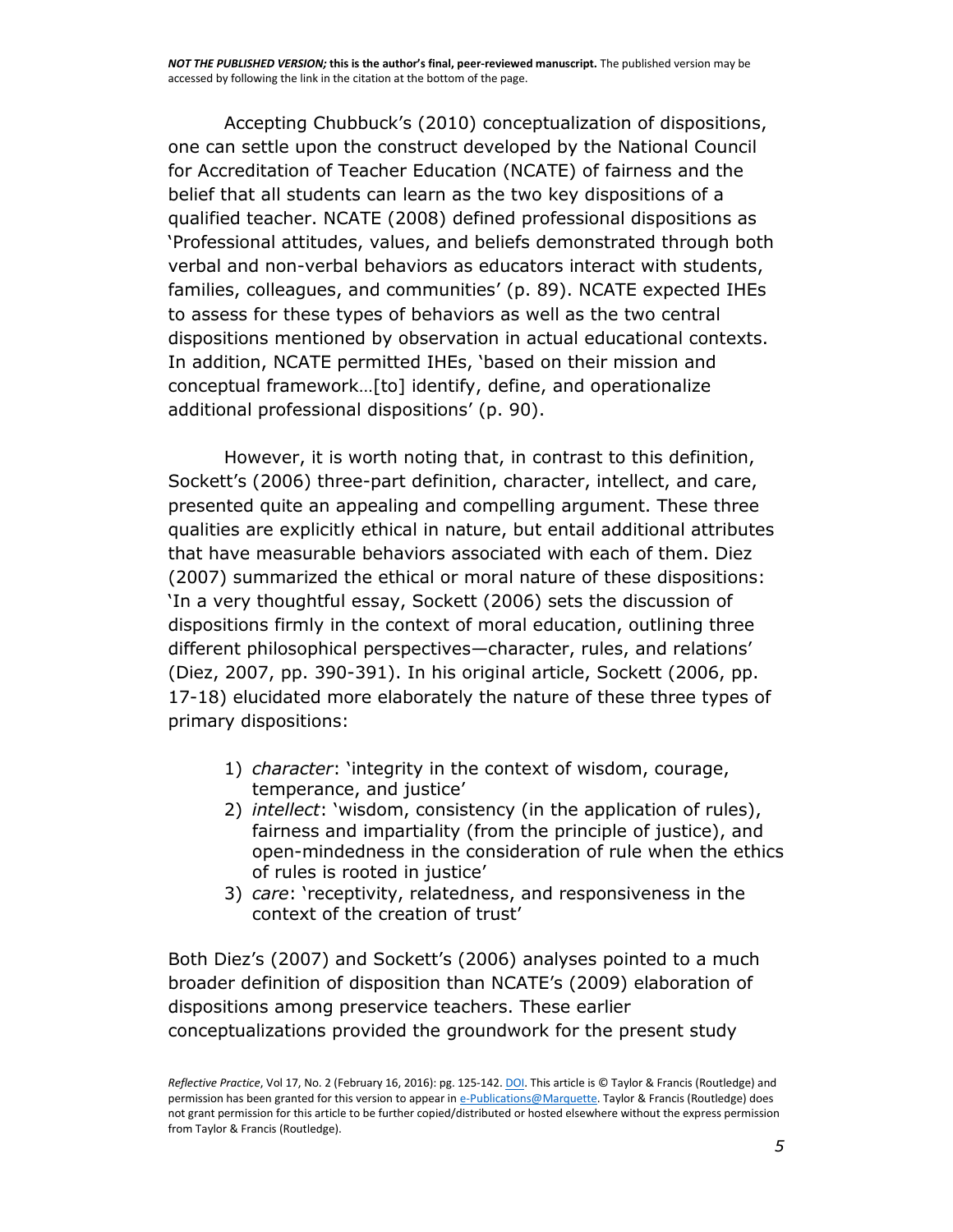because they suggested other attributes or values that go beyond the scope and range of the two dispositions, fairness and the belief that all students can learn (NCATE, 2008).

To that end, NCATE's own (2006) findings distinguished between dispositions per se and other guiding elements such as 'beliefs and attitudes related to values such as caring, fairness, honesty, responsibility and social justice' (NCATE, 2006, p. 53). Hence, at that time NCATE (2006) defined dispositions as 'The values, commitments, and professional ethics that influence behaviors towards students, families, colleagues, and communities, and affect student learning, motivation, and development as well as the educator's own professional development' (p. 53). Even more telling was NCATE's reference to examples of a broader array of dispositions including '…a vision of high and challenging standards, or a commitment to a safe and supportive learning environment' (p. 53).

Our research investigated NCATE's (2008) two identified dispositions for all preservice teachers, as well as those self-identified dispositions (that is, those spontaneously named by individuals in their reflective journaling) that are closely associated with NCATE's essential two dispositions, yet often represent a set of values, commitments, and professional ethics that are more complex and extremely nuanced in narration.

Recently the CAEP (which assumed the accreditation responsibilities for NCATE on July 1, 2013) recognized these same complexities and challenges to preservice teacher preparation. In addition, the Council pointed to further areas of research that are needed regarding dispositions when they asserted, 'Research has not empirically established a particular set of non-academic qualities that teachers should possess…The Commission recognizes the InTASC standards' set of dispositions as a promising area of research' (CAEP, 2013, p. 11).

*Reflection***.** Educational theorists and researchers have employed this term quite broadly (Clarà, 2015) and hence it needs to be carefully operationalized if a researcher is to accurately interpret the qualitative data coded and analyzed in preservice teacher

*Reflective Practice*, Vol 17, No. 2 (February 16, 2016): pg. 125-142[. DOI.](http://dx.doi.org/10.1080/14623943.2015.1134473) This article is © Taylor & Francis (Routledge) and permission has been granted for this version to appear i[n e-Publications@Marquette.](http://epublications.marquette.edu/) Taylor & Francis (Routledge) does not grant permission for this article to be further copied/distributed or hosted elsewhere without the express permission from Taylor & Francis (Routledge).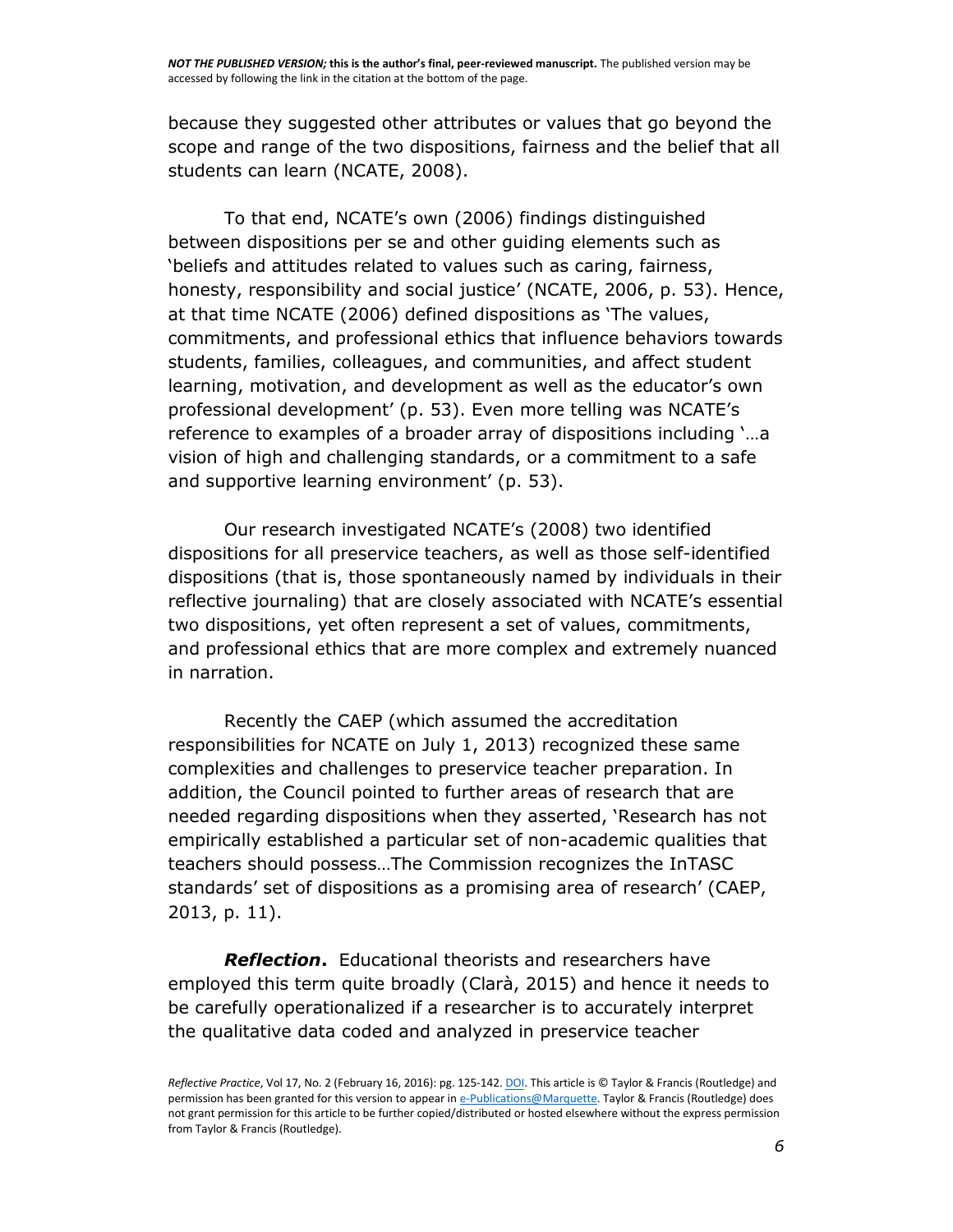journaling. In their careful review of the literature on reflection, Oner and Adadan (2011) observed that 'The notion of reflection is ubiquitous in teacher education literature, yet its meanings differ which perhaps signifies the difficulties of making the construct operational' (p. 479). Hatton and Smith (1995), Korthagen and Wubbels (1996), and others set the stage for looking at reflection as a concept. In support of the importance of linking reflection to practice, Loughran (2002) asserted, 'For reflection to lead to valuable learning outcomes for teacher educators and their students, I believe it must be effective reflective practice' (p. 33). However, this distinction would then require further clarification since what one intends by *effective* is quite subjective. After carefully reviewing the wide variation and challenge in defining reflection, we concur with Oner and Adadan's (2011) conclusion that 'In this study, reflection tasks are designed for the ultimate purpose of transforming our participants' action (i.e., their teaching)' (p. 480).

*Reflective thinking***.** Still other theorists have approached reflection as one type of thinking or reasoning process in the learner. For example, Dewey (1974), Rodgers (2002), and Zeichner and Liston (1996) studied the benefits of reflective thinking in education. Dewey quite early (1916) elaborated on the reflective process in detail when he stated:

There are many words to represent the reflective process: debrief, process, consider, ponder, weigh, analyze, and evaluate are just a few. While each of these terms varies slightly in meaning, they all include some core elements. First, reflection is a deliberate thinking process applied to an experience, idea, or issue. Second, reflection takes time and the more time we can devote to it, the greater potential for learning and insight. Third, reflection can lead to cognitive growth resulting in new understandings and appreciations. Finally, reflection is an ethical undertaking in the sense that it should inform our future actions. (Dewey, 1916, as cited by Wade, 1996, p. 64)

More recently Larrivee (2000) borrowed from Dewey's analysis of reflective thinking when he stated, 'The dissonance created in understanding that a problem exists engages the reflective thinker to become an *active inquirer*, involved both in the critique of current conclusions and the generation of new hypotheses' (p. 294). This

*Reflective Practice*, Vol 17, No. 2 (February 16, 2016): pg. 125-142[. DOI.](http://dx.doi.org/10.1080/14623943.2015.1134473) This article is © Taylor & Francis (Routledge) and permission has been granted for this version to appear i[n e-Publications@Marquette.](http://epublications.marquette.edu/) Taylor & Francis (Routledge) does not grant permission for this article to be further copied/distributed or hosted elsewhere without the express permission from Taylor & Francis (Routledge).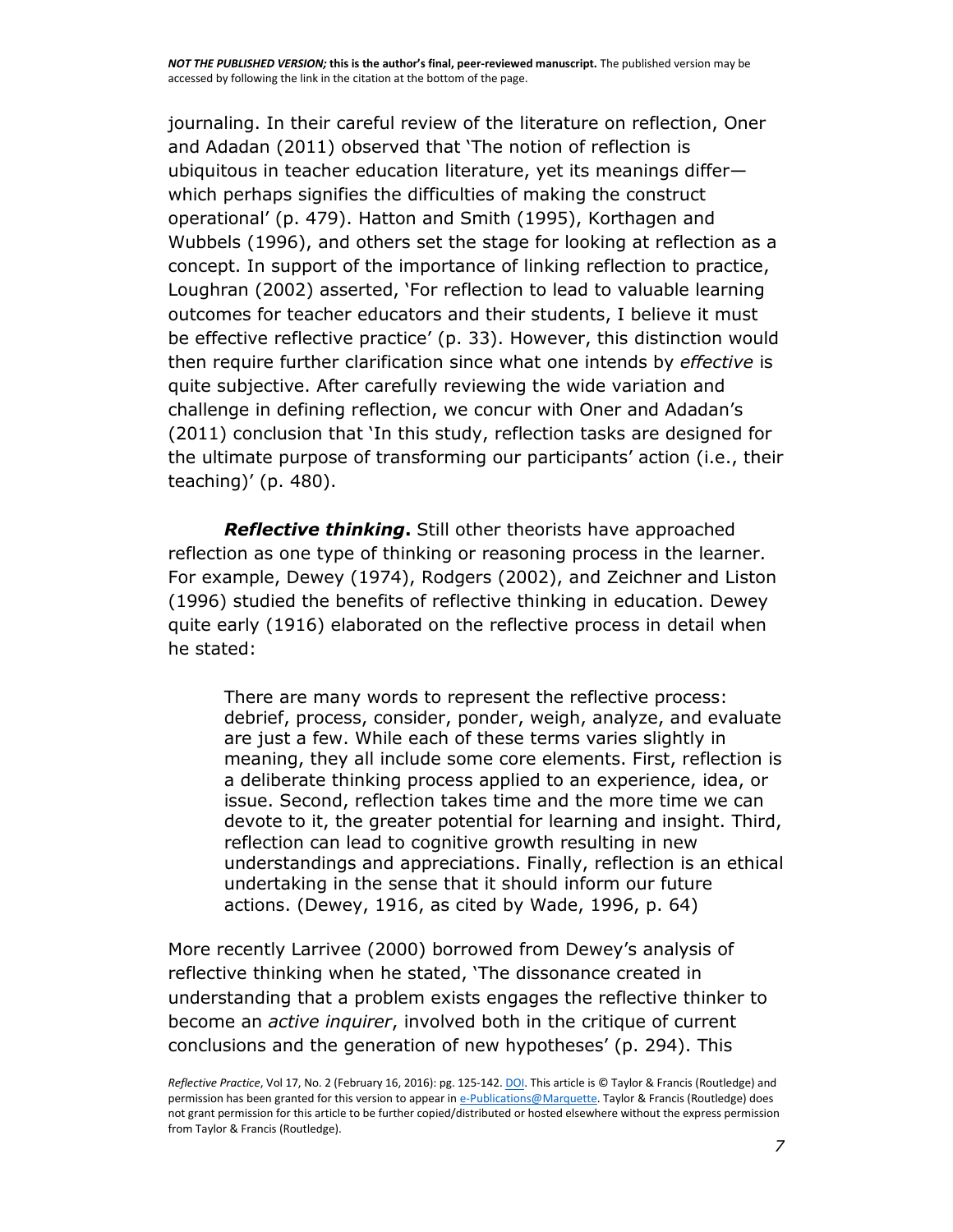process of active inquiry is the compelling force that moves the preservice teacher from theory to practice and their interrelationship. As Larrivee (2000) further argues, 'Engaging in critical reflection brings commonly-held beliefs into question' (p. 295). Even more recently, new methodologies such as Ghaye et al.'s (2008) Participatory and Appreciative Action and Reflection (PAAR) have carried critical thinking into the realm of action research for the purpose of democratizing reflective processes.

*Reflective journaling***.** Much discussion appeared in the literature regarding teacher portfolios and how they affect dispositions. Borko et al. (1997), Oner and Adadan (2011), and others view reflective writing, often a required component in preservice teacher portfolios, as an essential tool in their dispositional and attitudinal development. Such reflective writing or journaling can lead to changes in performance in fieldwork. Indeed, Smyth (1999) concluded that if teachers (and teacher educators) are going to uncover the forces that inhibit and constrain them, they need to engage in four forms of action with respect to teaching. These 'forms' were characterized by four sequential stages and were linked to a series of questions: (a) describing (What do I do?), (b) informing (What does this mean?), (c) confronting (How did I come to be like this?), and (d) reconstructing (How might I do things differently?). Again, Larrivee (2000) succinctly captured what is crucial in this regard when he asserted, 'Reflective practitioners challenge assumptions and question existing practices, thereby continuously accessing [a] new lens to view their practice and alter their perspectives' (p. 296). Furthermore, Pedro (2005) recognized the cultural responsiveness of such reflective thinking when he acknowledged '…the reflective practice paradigm as another way to help teachers learn how to accommodate the diverse needs of their students' (p. 50).

Part of the challenge to teacher education faculty members is how to understand the cognitive and reflective process that the preservice teachers are undergoing. One possibility is to read their narratives or reflective journaling to listen to their own description of this process. As Pedro (2005) went on to explicate:

I believed that looking at reflection through the eyes of the preservice teachers would greatly add to my understanding of

*Reflective Practice*, Vol 17, No. 2 (February 16, 2016): pg. 125-142[. DOI.](http://dx.doi.org/10.1080/14623943.2015.1134473) This article is © Taylor & Francis (Routledge) and permission has been granted for this version to appear i[n e-Publications@Marquette.](http://epublications.marquette.edu/) Taylor & Francis (Routledge) does not grant permission for this article to be further copied/distributed or hosted elsewhere without the express permission from Taylor & Francis (Routledge).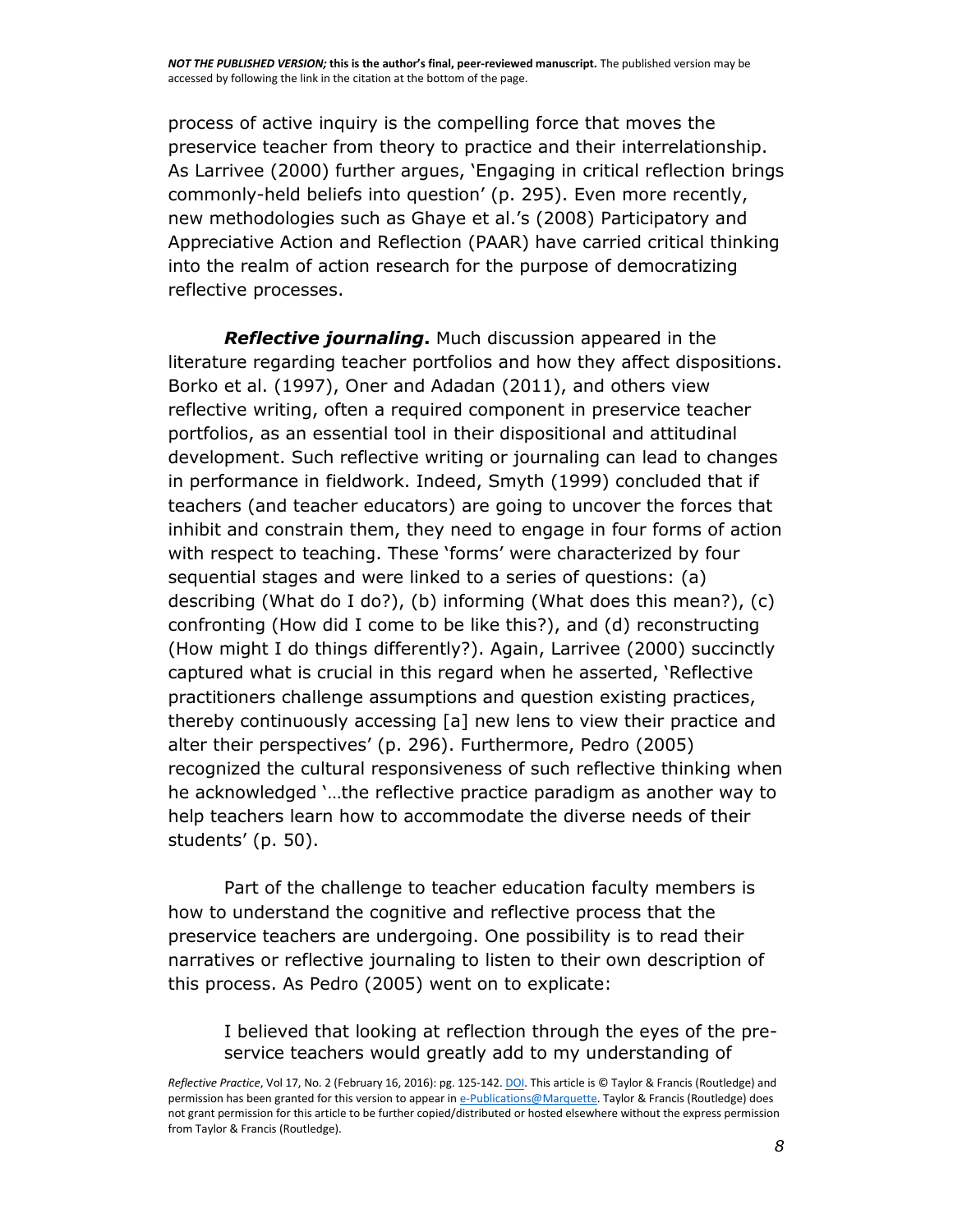reflective practice… insights gained from such a process would allow me to more ably assist pre-service teachers to get a strong start on their practice. (p. 50)

Russell (2005) concurred with the importance of entering the preservice teachers' worlds when he called for fostering such reflective practices as journaling that is intentional and guided: 'I now believe that reflective practice can and should be taught explicitly, directly, thoughtfully and patiently—using personal reflection-in-action to interpret and improve one's teaching of reflective practice to others' (pp. 203-204). Based upon Russell's (2005) recommendation that, 'Further research on strategies for teaching reflective practice should prove valuable for professional educators' (p. 204), we conducted the present study to review our implementation of such reflective practice to foster disposition development among preservice teachers.

## **Method**

Although our study of reflective journaling entailed some quantitative elements, such as counting the frequency of recurring themes, this study primarily employed a qualitative methodology. Bogdan and Biklen (1998) described this type of research, 'While their use as an auxiliary is most common, increasingly, qualitative researchers are turning to documents as their primary source of data' (p. 57). To that end, the primary sources of our research data were personal documents. As Bogdan and Biklen (1998) have stated, 'In most traditions of qualitative research, the phrase *personal documents* is used broadly to refer to any first-person narrative that describes an individual's actions, experiences, and beliefs' (p. 134). Their lived experiences as preservice teachers, as well as their academic reading and study, provide the basis for their reflective journaling.

In particular we were interested in the preservice teachers' own perspectives on their dispositions, that is, their self-identified dispositions as future educators. Because of this, our coding centered on the preservice teachers' reflective thinking as exhibited in journal entries. We used what Lieblich, Tuval-Mashiach, and Zibler (1998) call 'Categorical-Content' analysis (p. 13). This method of narrative analysis, focuses on reading across the stories to find common

*Reflective Practice*, Vol 17, No. 2 (February 16, 2016): pg. 125-142[. DOI.](http://dx.doi.org/10.1080/14623943.2015.1134473) This article is © Taylor & Francis (Routledge) and permission has been granted for this version to appear i[n e-Publications@Marquette.](http://epublications.marquette.edu/) Taylor & Francis (Routledge) does not grant permission for this article to be further copied/distributed or hosted elsewhere without the express permission from Taylor & Francis (Routledge).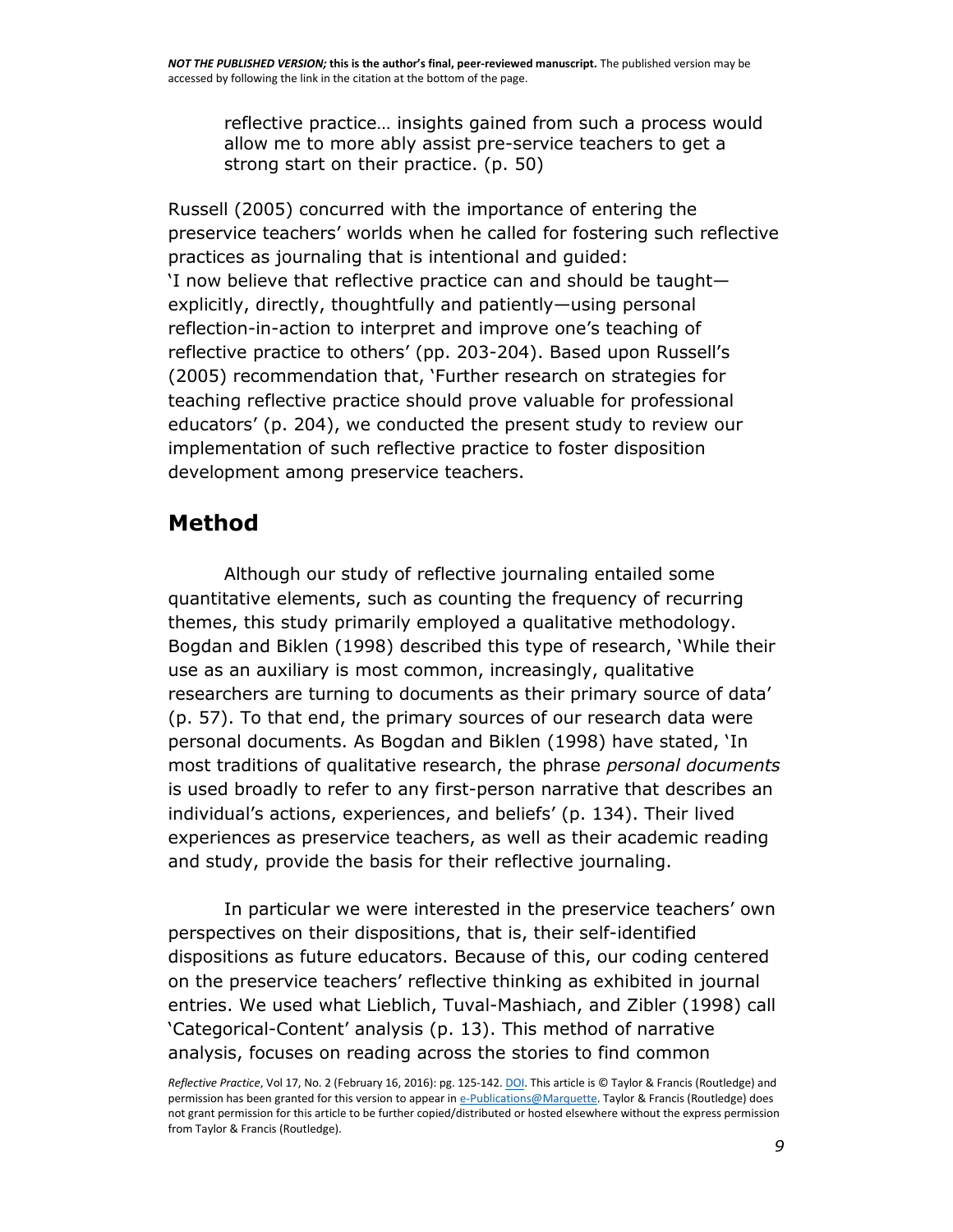themes. In this form of analysis, 'categories of the studied topic are defined, and separate utterances of the text are extracted, classified, and gathered into these categories/groups' (Lieblich et al., 1998, p. 13). Furthermore, our coding identified rich, descriptive language that gives voice to the participants' perspectives as preservice teachers.

In order to codify and document preservice teacher dispositions, we collected journaling from each class section. These narratives were electronic documents students had uploaded to the course Desire2Learn (D2L) site for each semester to form the corpus of content examined. We protected students' identities sufficiently by blinding their names and student identification numbers and then assigning a random number to each document. This corpus of reflective journaling represents the cumulative writing of preservice teachers (not students from other majors or disciplines), spanning three academic years and seven separate sections of students, for a total population of 183 participants (see Table 1). We designed a qualitative coding instrument to identify recurring themes and emerging dispositional changes in each individual and within each class section. To verify the coding instrument's reliability to identify perceived dispositions throughout the semester, we conducted a pilot study of a previous section of the same course not included in the corpus of reflective journaling in this study, but which represents similar types of journaling prompts (Appendix) and expected learning outcomes.

Prior to coding the reflective journaling of the sample population, we met to review the results of the pilot study of a sampling of reflective journals for the NCATE dispositions. The coding consisted of underlining key words or phrases and then marking either 'F' or 'B' in the margin to indicate examples of the NCATE dispositions, fairness ('F') and belief that all students can learn ('B'). In addition to reviewing the findings of the pilot study, we discussed any concerns, questions, or difficulties encountered to ensure intercoder reliability. We reviewed the hand-written markings of frequency counts for each coded item, tallied the frequencies mathematically, and determined that the four sets of reflective journaling resulted in differences in the frequency of self-identified dispositions. This methodology is consistent with Lieblich et al. (1998), who state that content analysis

*Reflective Practice*, Vol 17, No. 2 (February 16, 2016): pg. 125-142[. DOI.](http://dx.doi.org/10.1080/14623943.2015.1134473) This article is © Taylor & Francis (Routledge) and permission has been granted for this version to appear i[n e-Publications@Marquette.](http://epublications.marquette.edu/) Taylor & Francis (Routledge) does not grant permission for this article to be further copied/distributed or hosted elsewhere without the express permission from Taylor & Francis (Routledge).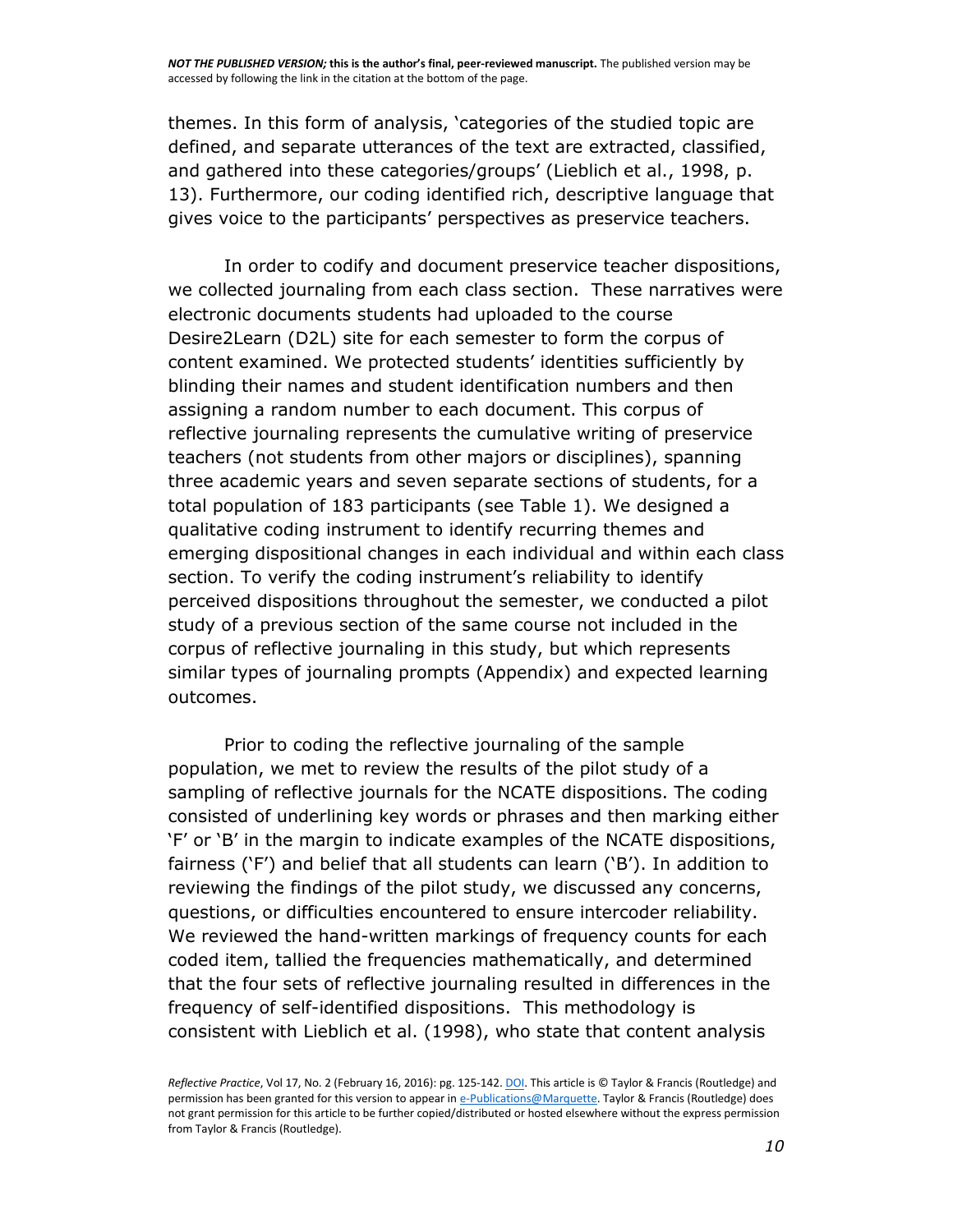often lends itself to making statements in narratives quantifiable. Based upon these numerical data, we concluded the following: Journal 1: A good number of examples of both F and B (13 and 9 respectively); Journal 2: many examples of F (14), very few of B (2); Journal 3: many  $F(10)$ , no B  $(0)$ ; and Journal 4: many  $F(15)$ , few B (4).

During our discussion and review of the frequency of coded items to ensure intercoder reliability, we posed two questions which in essence identified the limitations of the study: How can one separate the topic or content for a particular reflective journaling assignment from self-identified preservice teacher dispositions? To what extent did the particular prompt (see Appendix) for a reflective journaling assignment influence self-reflection on fairness or belief that all students can learn? Responses to these two questions will be taken up later in the data analysis section.

Since the literature was not specific about how to identify these two NCATE dispositions, we struggled to identify indicators appropriate to each. During our experience of coding in the pilot study, we both observed other themes that recurred in the reflective journaling of preservice teachers. This suggested the need for the coding of the actual study to include not only notations for the two NCATE dispositions, but also several other themes that surfaced, especially in the last two journal assignments: openness, empowerment, caring, and relationships. As the later CAEP (2013) accreditation standards concluded (in discussing teacher effectiveness): 'These 'other' attributes, dispositions and abilities lend themselves to provider innovation. Some providers might emphasize certain attributes because of the employment field or market for which they are preparing teachers' (CAEP, 2013, p. 11).

Using the piloted coding instrument, we proceeded to code the seven class sections to determine recurring dispositional themes within each class section and among the seven class sections. These coded narrative data were then collated, categorized, and counted for frequency as well as for qualitative interpretation and discussion. In addition, other dispositions, such as, openness, empowerment, caring,

*Reflective Practice*, Vol 17, No. 2 (February 16, 2016): pg. 125-142[. DOI.](http://dx.doi.org/10.1080/14623943.2015.1134473) This article is © Taylor & Francis (Routledge) and permission has been granted for this version to appear i[n e-Publications@Marquette.](http://epublications.marquette.edu/) Taylor & Francis (Routledge) does not grant permission for this article to be further copied/distributed or hosted elsewhere without the express permission from Taylor & Francis (Routledge).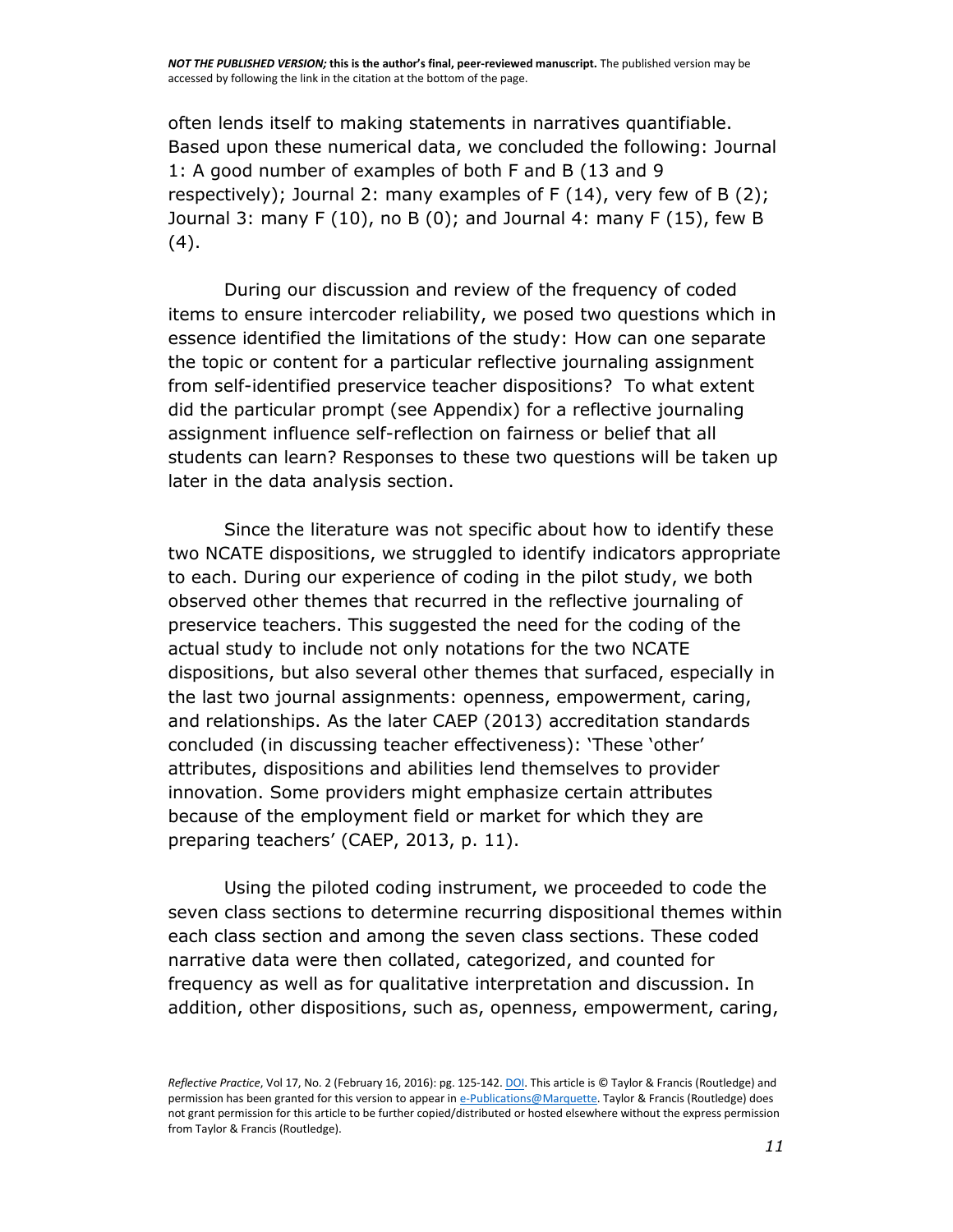and relationships, which preservice teachers self-identified, were noted for further analysis and discussion.

## **Data Analysis**

In order to determine the frequency of self-identified dispositions as one means of responding to the first research question (Does reflective journaling help promote dispositional development in preservice teachers?), we counted the number of times we had coded student reflective journaling narratives for each of the three disposition categories, that is, 1) fairness, 2) belief that all students can learn, and 3) other (Table 2). The totals indicated in Table 2 are listed by class section, and represent the composite coding for all five journal entries within each class section. We noticed the great contrast between 65 frequencies for fairness in class section 1 and only 15 occurrences in class section 6. In part this is due to the number of preservice teachers enrolled in those particular sections, 40 for class section 1 and 24 students in class section 6. Nevertheless, in spite of this variation in the frequencies of coded dispositions between class sections, the overarching trend indicates a much larger frequency of self-identified fairness (233 occurrences) in contrast to the belief that all students can learn (53 occurrences). Furthermore, a great number of preservice teachers self-identified other dispositions (139 occurrences), which we examine later in this article.

| <b>Section</b> | N   | <b>Fairness</b> | <b>Belief That All Students Can Learn</b> | <b>Other</b> |
|----------------|-----|-----------------|-------------------------------------------|--------------|
|                | 40  | 65              | 17                                        | 28           |
| 2              | 33  | 25              | 5                                         | 21           |
| 3              | 19  | 31              | 5                                         | 17           |
| 4              | 18  | 34              | 9                                         | 27           |
| 5              | 27  | 24              | 4                                         | 12           |
| 6              | 24  | 15              |                                           | 14           |
|                | 22  | 29              | 10                                        | 20           |
| <b>Total</b>   | 183 | 223             | 53                                        | 139          |

**Table 2** Frequency of Self-Identified Dispositions

As pointed out previously, one clear limitation of this study was the influence that the instructor's prompt held for each journal entry (see Appendix). These prompts were intended to focus the candidates'

*Reflective Practice*, Vol 17, No. 2 (February 16, 2016): pg. 125-142[. DOI.](http://dx.doi.org/10.1080/14623943.2015.1134473) This article is © Taylor & Francis (Routledge) and permission has been granted for this version to appear i[n e-Publications@Marquette.](http://epublications.marquette.edu/) Taylor & Francis (Routledge) does not grant permission for this article to be further copied/distributed or hosted elsewhere without the express permission from Taylor & Francis (Routledge).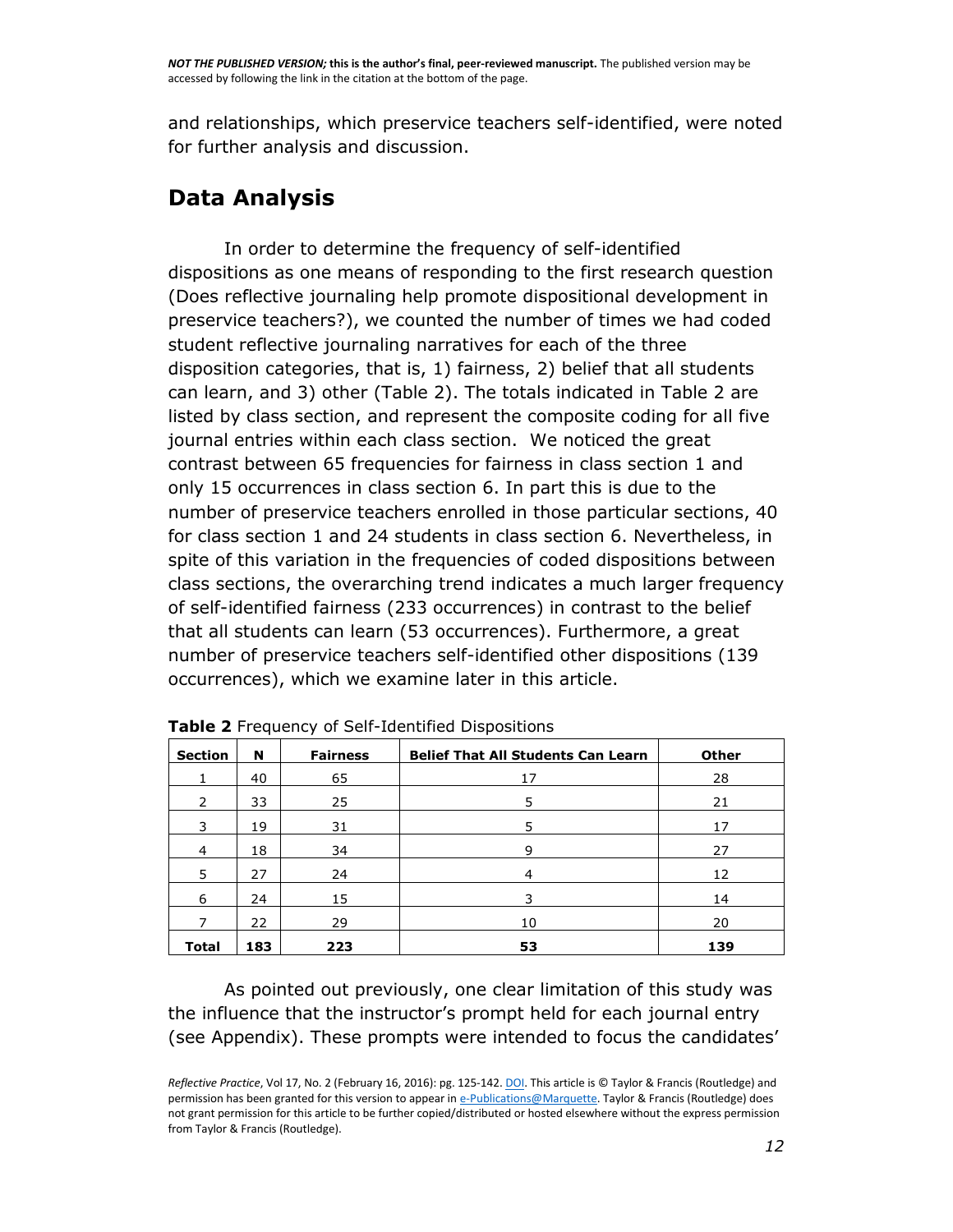attention on a particular theme and encourage reflective thinking, but they may also have encouraged the preservice teachers into narrating particular dispositions appropriate to their reading or the prompt itself. In spite of this apparent limitation, each prompt still succeeded in promoting a great deal of reflective thinking and, indirectly, the selfidentification and clarification of their perceived dispositions. In more particular terms, the breadth of themes generated the prompts' focus on a particular topic might have coerced the participant into responding with particular thematic content. Even so, we contend that any changes, emphases, or apparent growth in the depth of the reflective thinking among the preservice teachers are worth noting.

Obviously one cannot generalize the results of this study to all preservice teachers who engage in reflective journaling or participate in a philosophy of education course. However, the results suggest a value-added dimension of such free-standing philosophy of education courses in preservice teacher programs. Another limitation is the particular mission and vision of the program and its overarching mission as a Jesuit, Catholic institution of higher education with all its other demographic peculiarities, e.g., regional culture, national university status, local educational landscape (choice, vouchers, charter schools). We also note that the results of this study are limited to the self-identified dispositions coded and are influenced by the whims of the emerging adults' perceptions and the attitudinal, as well as value and moral, changes of the preservice teachers.

In their study of philosophy courses at Catholic colleges and universities, Mucci and Cranston-Gingras (2011) concluded that these courses, '…afford preservice teachers the opportunity to begin to know the self with regard to understanding their capacities and what makes them human beings as well as allowing them to be in touch with who they are in the world' (p. 388). The data we present here reaffirm Mucci's and Cranston-Gingras's (2011) findings in regard to the required philosophy of education course at one Catholic university. Even though the scope of their study included all philosophy requirements, and not just philosophy of education requirements, Mucci and Cranston-Gingras (2011) went on to claim that through this coursework, '…preservice teachers learn to see themselves as thinking beings with a responsibility to question and reflect on their own values

*Reflective Practice*, Vol 17, No. 2 (February 16, 2016): pg. 125-142[. DOI.](http://dx.doi.org/10.1080/14623943.2015.1134473) This article is © Taylor & Francis (Routledge) and permission has been granted for this version to appear i[n e-Publications@Marquette.](http://epublications.marquette.edu/) Taylor & Francis (Routledge) does not grant permission for this article to be further copied/distributed or hosted elsewhere without the express permission from Taylor & Francis (Routledge).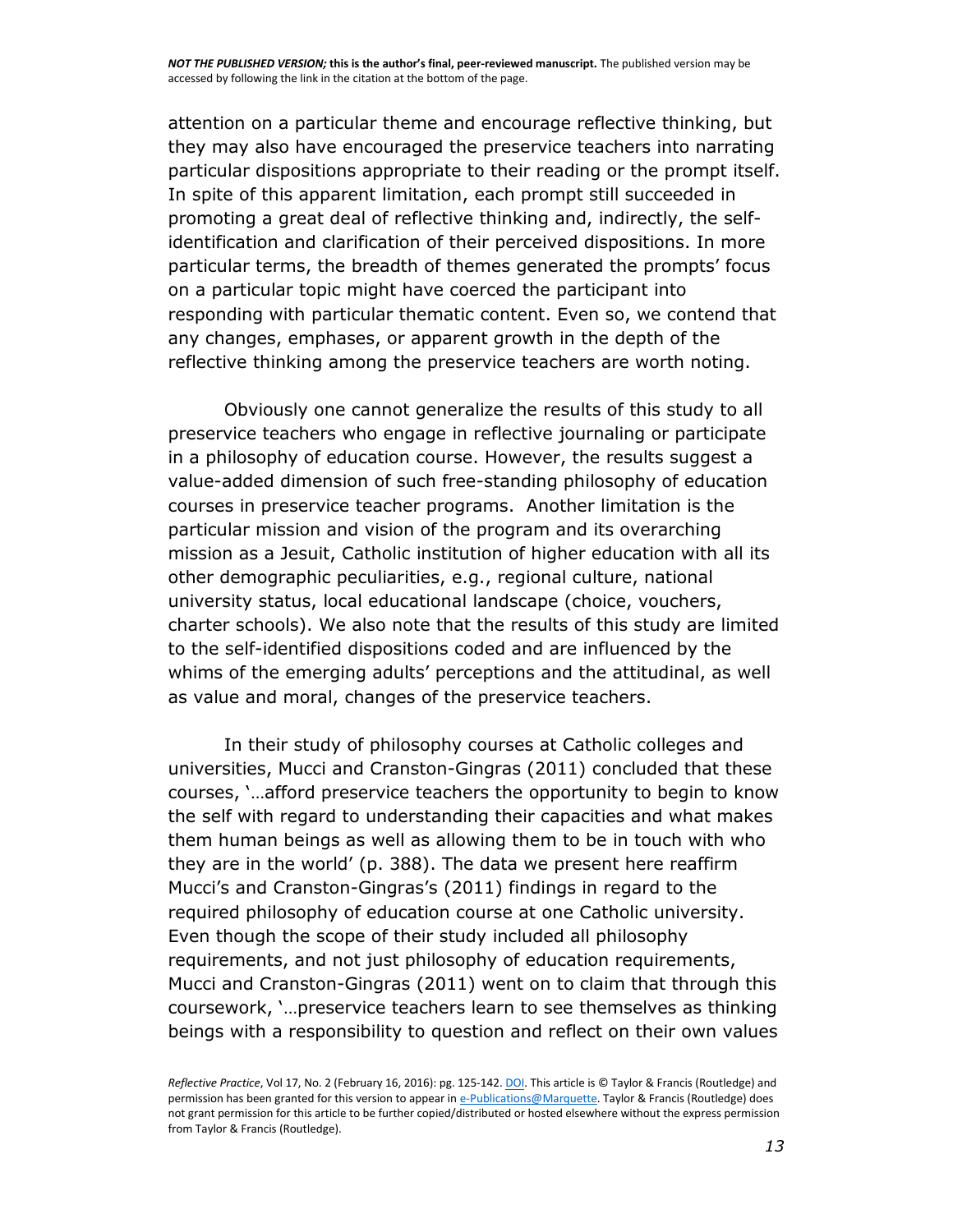and beliefs as they make critical decisions affecting the lives of future generations of children' (p. 389). Clearly this questioning and reflecting on values and beliefs is an essential part of any preservice teacher program and leads to changes in pedagogical practice if successfully appropriated by the preservice teacher (Chubbuck, 2010). We posit that such reflective thinking often leads teacher candidates to examine themselves more deeply and identify additional dispositions beyond fairness and the belief that all students can learn. These additional dispositions might form part of those identified as central to the particular mission of the institution of higher education as allowed in the NCATE (2008) definition of professional dispositions cited previously, 'Based on their mission and conceptual framework, professional education units can identify, define, and operationalize additional professional dispositions' (p. 90).

Having sufficiently analyzed and discussed the significance of the frequency data, we now will discuss and analyze the qualitative data found in the personal documents, that is, the reflective journaling narratives themselves. These narratives respond to the second research question: What types of dispositions do preservice teachers self-identify in their reflective journaling? Here one can see recurring themes and trends across class sections, among students, and across semesters. The first two themes are the official NCATE (2008) professional dispositions of fairness and the belief that all students can learn. After reviewing the data regarding these two themes, we then will analyze other dispositional themes that emerged. These include 1) critical thinking, 2) caring, 3) openness, 4) moral education, and 5) individual freedom.

**Fairness.** Although many preservice teachers chose to selfidentify fairness as one of their dispositions (233 occurrences), a close examination of their narratives uncovers a wide variation in their interpretations of what fairness means in practice. NCATE (2008) defined fairness as, 'The commitment demonstrated in striving to meet the educational needs of all students in a caring, non-discriminatory, and equitable manner' (p. 86). In fact, we realized that we could best divide the reflective journaling coded for fairness as a self-identified disposition into four subcategories: 1) fairness as inclusion of all socioeconomic classes and abilities, 2) fairness through culturally

*Reflective Practice*, Vol 17, No. 2 (February 16, 2016): pg. 125-142[. DOI.](http://dx.doi.org/10.1080/14623943.2015.1134473) This article is © Taylor & Francis (Routledge) and permission has been granted for this version to appear i[n e-Publications@Marquette.](http://epublications.marquette.edu/) Taylor & Francis (Routledge) does not grant permission for this article to be further copied/distributed or hosted elsewhere without the express permission from Taylor & Francis (Routledge).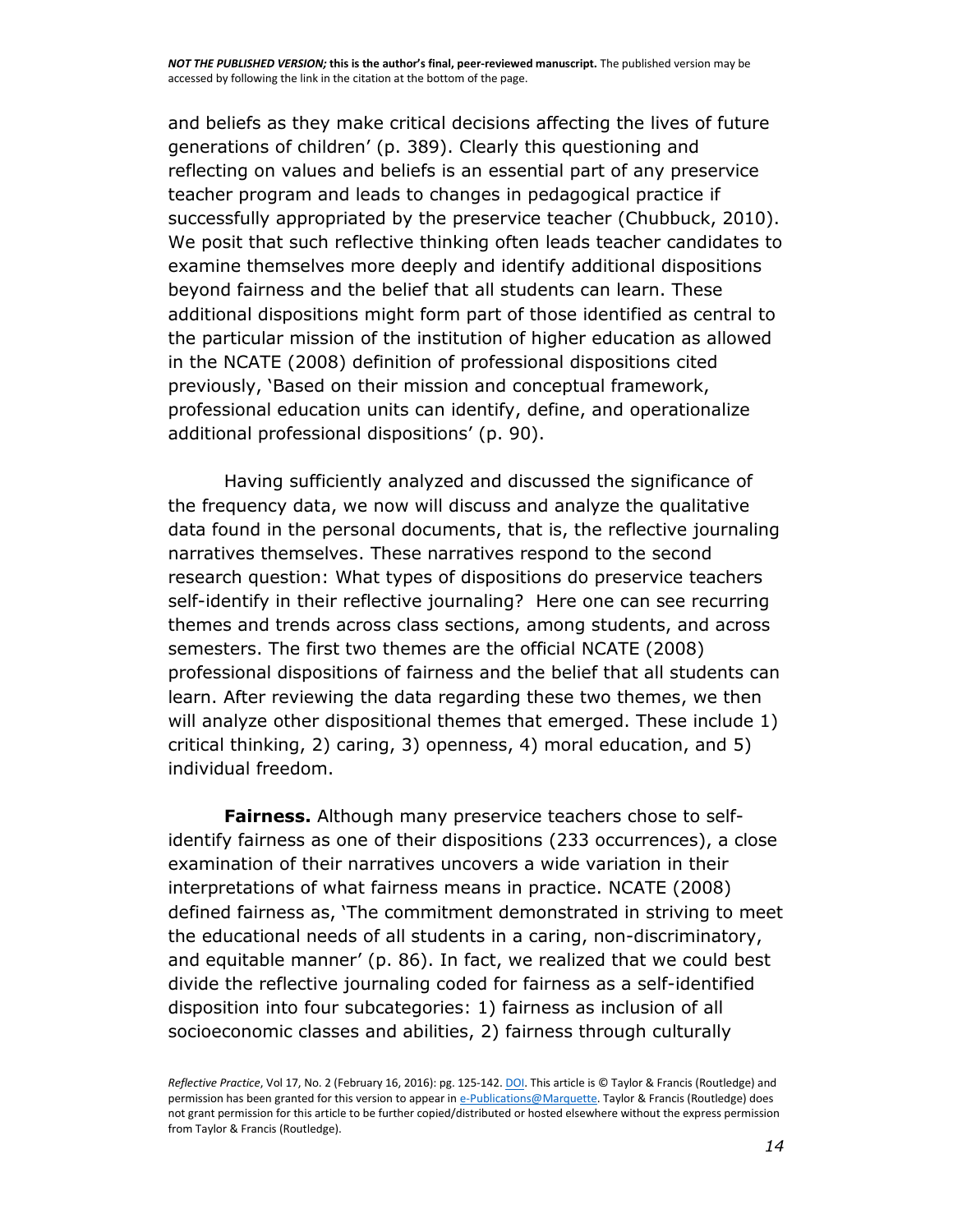responsive teaching, 3) fairness through differentiation of instruction, and 4) fairness through fostering a safe learning environment. In the following section we analyze statements made by the preservice teachers themselves to illustrate the rich variation in their understanding and identification of fairness as a professional disposition.

## *Fairness as inclusion of all socioeconomic classes and abilities.*

Much as Chubbuck (2010) discovered in her analysis of preservice teachers, some participants viewed fairness in terms of its social justice implications. One candidate commented, 'I will never let a child's social economic status reflect how smart I think they are and how I will teach them in my classroom.' In regard to the ability level of future students, another preservice teacher narrated, 'I will help each student develop themselves as human beings and make them see how they are talented and gifted, regardless of what a test score shows of them.' Finally, carrying the goal of teaching for social justice a step further, yet another teacher candidate viewed fairness in this way:

As a future teacher I will attempt to implement a critical pedagogy based on exploring curriculum from the social classes and backgrounds of my students. By doing this I will act to remove the inherent bias of my own beliefs and teach to the experiences of my students themselves.

#### *Fairness through culturally responsive teaching.*

Preservice teachers in this particular program are quite familiar with theorists who promote multicultural education, critical pedagogy, and culturally responsive pedagogy. Our candidates have read works by Banks and McGhee Banks (2010), Delpit (2006), Gay (2010), and Freire (2001). It is no surprise that some of our future educators would interpret fairness through these various lenses. For example, one preservice teacher described the vision of her future classroom:

In my classroom, I will exercise multicultural education practices to ensure that power is disbursed equally throughout my classroom, each child is given an opportunity to exercise their

*Reflective Practice*, Vol 17, No. 2 (February 16, 2016): pg. 125-142[. DOI.](http://dx.doi.org/10.1080/14623943.2015.1134473) This article is © Taylor & Francis (Routledge) and permission has been granted for this version to appear i[n e-Publications@Marquette.](http://epublications.marquette.edu/) Taylor & Francis (Routledge) does not grant permission for this article to be further copied/distributed or hosted elsewhere without the express permission from Taylor & Francis (Routledge).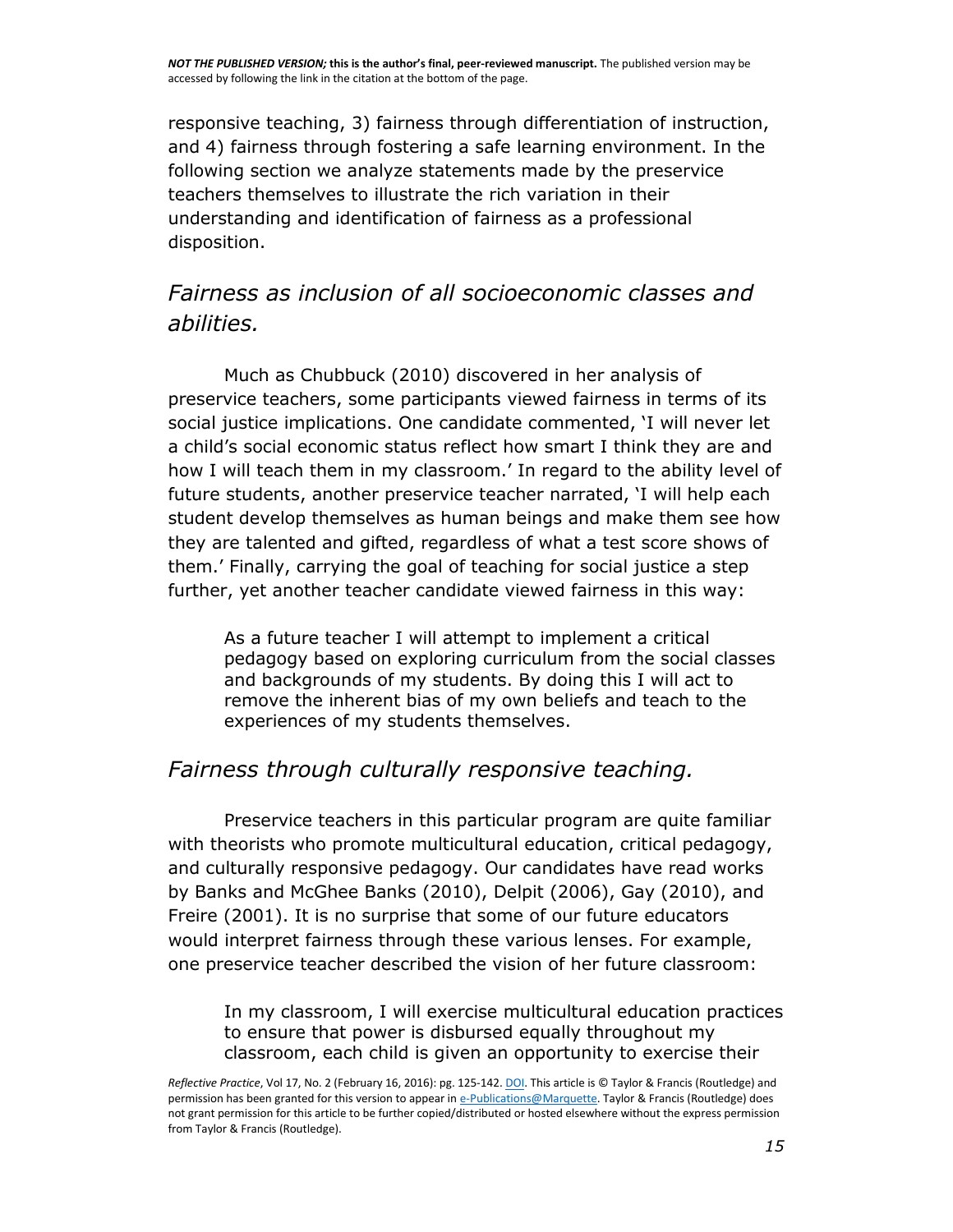expertise or literacy in a subject of strength for them, and that knowledge is available to whoever wants it.

Another candidate saw one way to actualize her disposition to fairness through implementing a curriculum which would be inclusive of disenfranchised and disempowered groups. She wrote, 'Finally especially as a history teacher, I must set my curriculum to validate all ethnicities and historically marginalized groups.' Both of these are examples of dispositions which seek to be fair in culturally responding to the teaching and learning needs of diverse students.

#### *Fairness through differentiation of instruction.*

Because the philosophy of education course typically falls toward the last year of their course of study, some of the preservice teachers frequently identified fairness with differentiated instruction. The connections and applications the candidates make in their reflective journaling represent the influence of content knowledge and field placement experience over their first three years of formation as future educators. These profound connections between theory and practice are evident in the two comments we have selected as examples from those coded for fairness through differentiation of instruction. One preservice teacher commented from personal experience, 'We are all bound to teach in two ways: the way we were taught and/or the way we learn best.' Another teacher candidate concluded from both her experience and study, 'We must consistently strive to step beyond these comfort zones and create multiple ways students in our classes will learn and attain knowledge.'

## *Fairness through fostering a safe learning environment.*

A more subtle, more nuanced interpretation of fairness is best phrased as a disposition to foster a safe learning environment. Clearly such efforts to ensure that students feel safe are essential in striving to achieve fairness in any other sense of the word. One preservice teacher viewed this as directly interconnected when she said, '…in order to ensure that the school is a safe haven for students who come from these conditions, teachers must exhibit tolerance and equality.' Another candidate perceived a need to develop a type of fairness that

*Reflective Practice*, Vol 17, No. 2 (February 16, 2016): pg. 125-142[. DOI.](http://dx.doi.org/10.1080/14623943.2015.1134473) This article is © Taylor & Francis (Routledge) and permission has been granted for this version to appear i[n e-Publications@Marquette.](http://epublications.marquette.edu/) Taylor & Francis (Routledge) does not grant permission for this article to be further copied/distributed or hosted elsewhere without the express permission from Taylor & Francis (Routledge).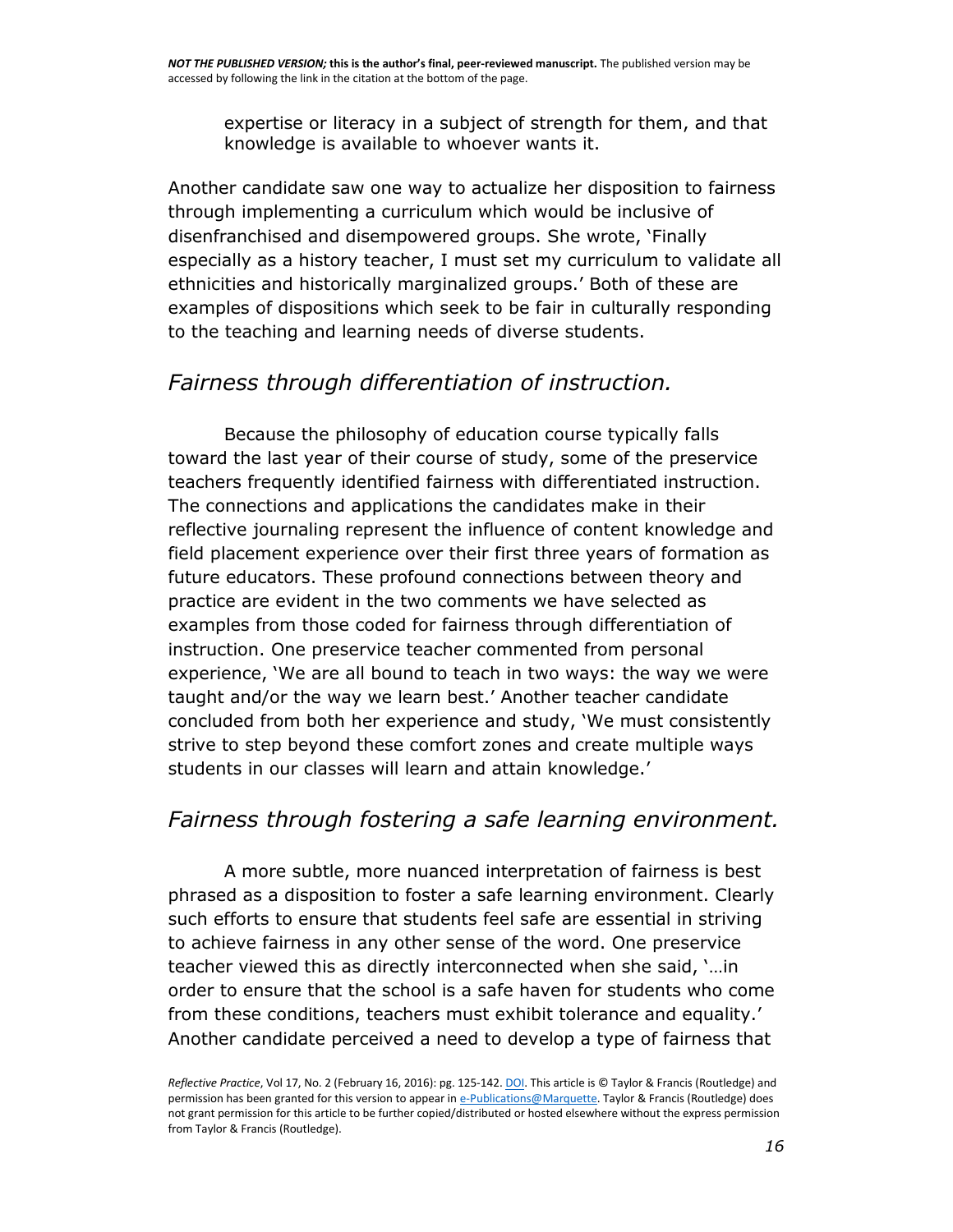not only treats students equally but also recognizes the importance of other environmental factors:

Teachers need to be able to be open-minded and care about all of their students equally, schools need to provide opportunities for curriculum that is fair for all, and the communities (families, neighbors, etc.) need to support the students and the schools.

Finally, an additional future educator, clearly influenced by studying critical pedagogy, asserted, 'In my teaching, I will adhere to the theory that teacher and students are equal participants in the learning process in which ones' contributions are no more important than the other.' In all three of these examples, the candidates have interpreted fairness as going beyond their interaction with individual students to include the various social and environmental contexts which impact the feelings of well-being and security of their students.

**Belief that all students can learn.** To a lesser degree (53 occurrences among the 183 participants), the preservice teachers in this study chose to self-identify the belief that all students can learn as one of their dispositions. In this case, the participants shared similar interpretations of the meaning of this disposition which was given no specific definition in the NCATE (2008) document. Nevertheless, some noteworthy nuances are evident in the actual narratives themselves. For example, one candidate included the value of educating students in her comment, 'Actually, in order to teach effectively, I must instill the belief in my classroom that every student is worth educating.' Another preservice teacher included belief in herself as a learner in her comment, 'As far as the teacher is concerned, I believe we have the capacity to learn and grow just as much as our students in the classroom.' Finally a majority of the 53 coded comments pointed to the difficulties entailed in helping all students learn and the ramifications of such efforts from a social justice perspective. The following excerpt is quite representative of this development in the reflective journaling:

I plan to challenge every student, I understand that not all children are the same and that differentiated instruction is sometimes necessary, but I will never accept that some students are destined to end up in the lowest jobs and that I should not try to teach them beyond that.

*Reflective Practice*, Vol 17, No. 2 (February 16, 2016): pg. 125-142[. DOI.](http://dx.doi.org/10.1080/14623943.2015.1134473) This article is © Taylor & Francis (Routledge) and permission has been granted for this version to appear i[n e-Publications@Marquette.](http://epublications.marquette.edu/) Taylor & Francis (Routledge) does not grant permission for this article to be further copied/distributed or hosted elsewhere without the express permission from Taylor & Francis (Routledge).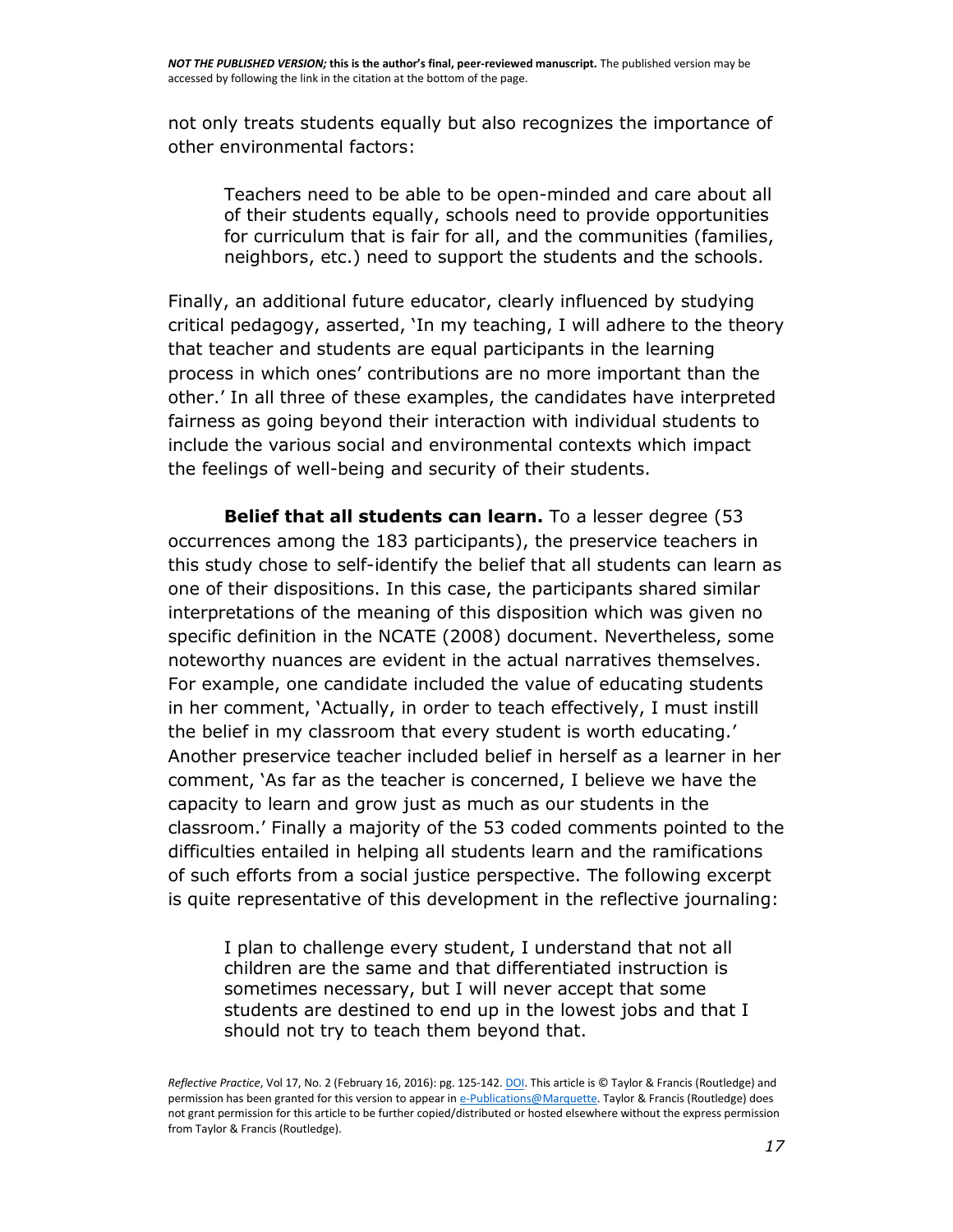This concern or care for those who are disenfranchised or disempowered leads us to look more closely at some of the other dispositions generated by the preservice teachers in this study.

**Other.** Besides coding for fairness (F) and belief that all students can learn (B), we also coded for other themes (O) generated in the reflective journaling process. These other themes accounted for 139 instances of coding. We then further codified these other themes as critical thinking (T), caring (C), openness (O), moral education (M), and individual freedom (I).

## *Critical thinking.*

Although some preservice teachers viewed the importance of critical thinking in terms of learner outcomes for their own students, quite a few stressed the importance of critical thinking for them as teachers. Others also pointed to the value of reflective writing as a tool to develop critical thinking skills. One preservice teacher wrote, 'The older I get, the more I realize that writing reflections, self-reflection and plain old reflections truly make a difference in how I live my life.' Even though some wrote about their future students, their writing indirectly indicates what the preservice teachers hold true for themselves also. For example, one wrote, 'By having students think critically, journal, and reflect on the material learned in the classroom and apply it to real life experiences out of the classroom, their knowledge is going to constantly be growing.' In general terms, the preservice teachers who identified critical thinking as a disposition in themselves or their students concurred that reflect journaling was a very useful medium to further this process.

## *Caring.*

Most of the teacher candidates envisioned themselves as teachers who care for their students. Some have studied an ethic of caring (Mayeroff, 1971; Noddings, 1984) and wish to develop this disposition in themselves or recognize that this is one of their natural gifts. In fact, this desire might be attributed to the use of Noddings' (2012) text in the course and its resultant impact on the preservice teachers. Indeed, many indicated that caring was an essential

*Reflective Practice*, Vol 17, No. 2 (February 16, 2016): pg. 125-142[. DOI.](http://dx.doi.org/10.1080/14623943.2015.1134473) This article is © Taylor & Francis (Routledge) and permission has been granted for this version to appear i[n e-Publications@Marquette.](http://epublications.marquette.edu/) Taylor & Francis (Routledge) does not grant permission for this article to be further copied/distributed or hosted elsewhere without the express permission from Taylor & Francis (Routledge).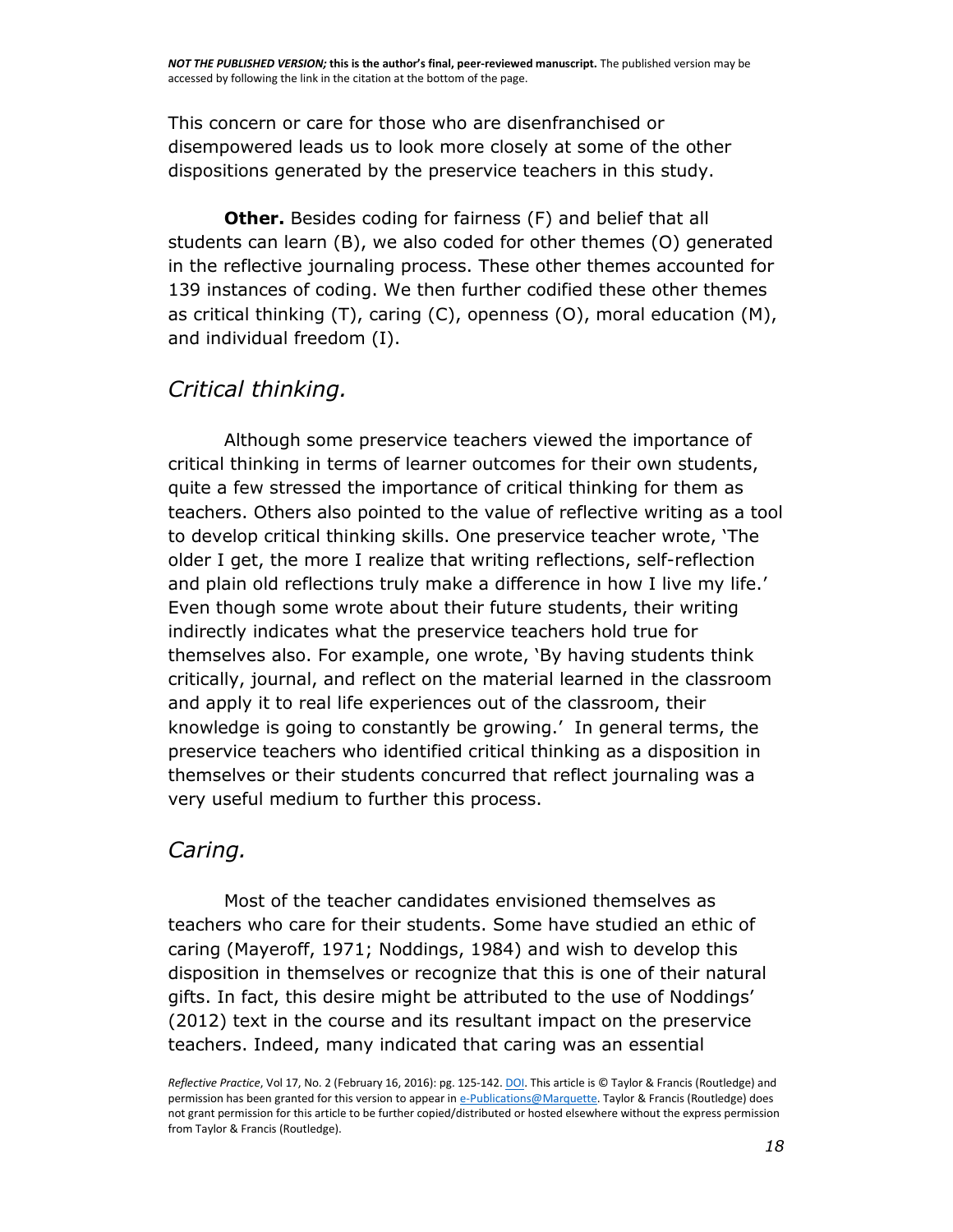disposition for a successful teacher. One preservice teacher put it quite succinctly, 'Being a caring individual is essential to being a successful teacher.' Still other students developed what they intended by caring as a key attribute of a quality teacher. Another future educator elucidated, 'This caring enables a relating and understanding between those dialoguing; this develops empathetic, open-minded individuals who have made broad-based meaning and who are not closed-off to an alteration of that meaning.' Still others analyzed the effects of a caring disposition on their students' attitudes and performance. One analysis yielded the following statement: 'In showing that you care about what your students want to learn, an educator is more likely to keep the interest and attention of their students, as well as increase their performance when evaluating what they have learned.'

Clearly many of the preservice teachers in our study held the benefit of such caring in high esteem. They would concur with Irvine (2012) who surmised, 'Classroom interactions between teacher and students should be respectful and reflect genuine warmth and caring and sensitivity to students' cultures and levels of development' (p. 271). Furthermore, the challenge of identifying and living out the disposition of caring is a daunting one. Van Manen (2000) made this quite clear when labeling the meaning of caring as a '…phenomenological puzzle [that] concerns the relation between…commonly accepted and professionally received meanings of the ethical concept of care as we find it in the parental, philosophical, and curriculum literature and…the lived experience of caring' (p. 315).

#### *Openness.*

Many preservice teachers identified the disposition of openness as an end in itself as well as a means to improving learning. 'I will make sure that no matter where I teach my students will know about all types of different cultures and understand how each of them can see the world differently and have different meanings for things.' In addition, some saw openness as leading into a more effective way of teaching or a more successful means for including children in the learning process, or even making them feel more welcome. 'I think it is important to create an atmosphere for all students to feel comfortable to be themselves in because when they are comfortable I

*Reflective Practice*, Vol 17, No. 2 (February 16, 2016): pg. 125-142[. DOI.](http://dx.doi.org/10.1080/14623943.2015.1134473) This article is © Taylor & Francis (Routledge) and permission has been granted for this version to appear i[n e-Publications@Marquette.](http://epublications.marquette.edu/) Taylor & Francis (Routledge) does not grant permission for this article to be further copied/distributed or hosted elsewhere without the express permission from Taylor & Francis (Routledge).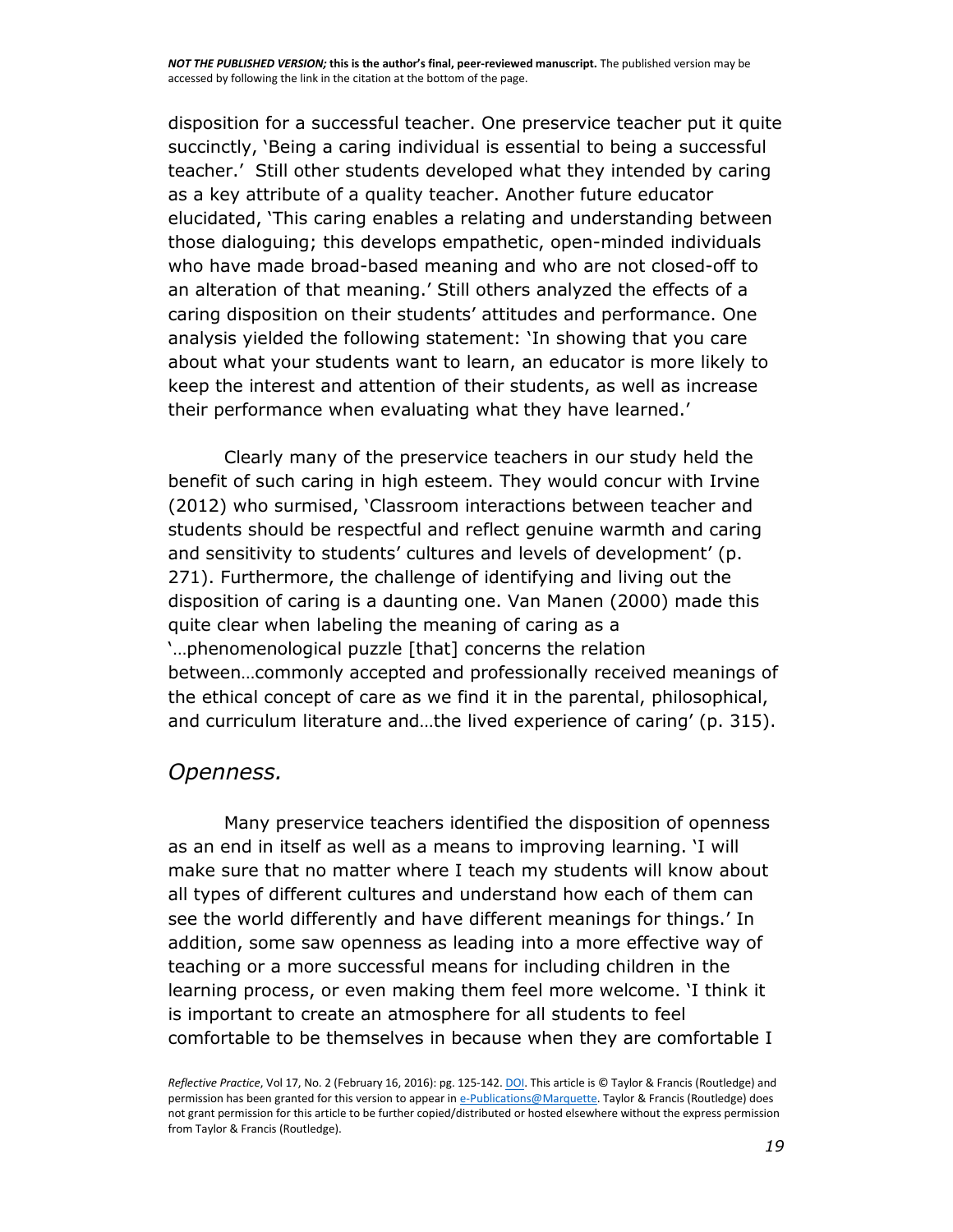think it may be easiest for them to learn.' This type of openness is not unlike Dewey's (1974) concept of open-mindedness, which he viewed as an attitude that '…may be defined as freedom from prejudice, partisanship, and such other habits as close the mind and make it unwilling to consider new problems and entertain new ideas' (p. 224).

## *Moral education.*

For many teacher candidates morality and ethics are rather contentious topics (Noddings, 2012). However, some of the preservice teachers in our study wrote about their role as a model of behavior for their students. For example, one participant ventured, 'I will be an ethical role model for my students and stimulate critical curiosity for all things in them.' Not only did this preservice teacher see her role as a moral one, but she further envisioned herself as engendering critical attitudes in her students through her demeanor and behavior. Other candidates looked at the social contexts of their future students as a consideration in regard to moral education. One of these opined, 'I think it is especially important for children to develop character at school because many of these children do not have these positive role models at home.' Even though this is mere conjecture on the preservice teacher's part, her statement exhibits a disposition that is concerned about the character development of her future students and their moral education.

We can see from these narratives that preservice teachers struggle for the right words to capture their moral concerns in regard to their teaching and their students' learning. Van Manen (2000) surmised, 'As educators are challenged to develop a moral vocabulary of teaching, such a language needs to be sensitive to the way that pedagogical relations are lived and experienced' (p. 315). This sensitivity is necessarily situated within the lived context of the particular educator's way of relating to his or her students. Similar to our efforts here regarding this disposition of moral education, Stooksberry, Schussler, and Bercaw (2009) took a sample of preservice teacher journaling for their discussion of three domains of dispositions (intellectual, cultural, and moral) 'to explore how teacher candidates are inclined to think through issues of content and pedagogy, the cultural backgrounds of their students, and the values

*Reflective Practice*, Vol 17, No. 2 (February 16, 2016): pg. 125-142[. DOI.](http://dx.doi.org/10.1080/14623943.2015.1134473) This article is © Taylor & Francis (Routledge) and permission has been granted for this version to appear i[n e-Publications@Marquette.](http://epublications.marquette.edu/) Taylor & Francis (Routledge) does not grant permission for this article to be further copied/distributed or hosted elsewhere without the express permission from Taylor & Francis (Routledge).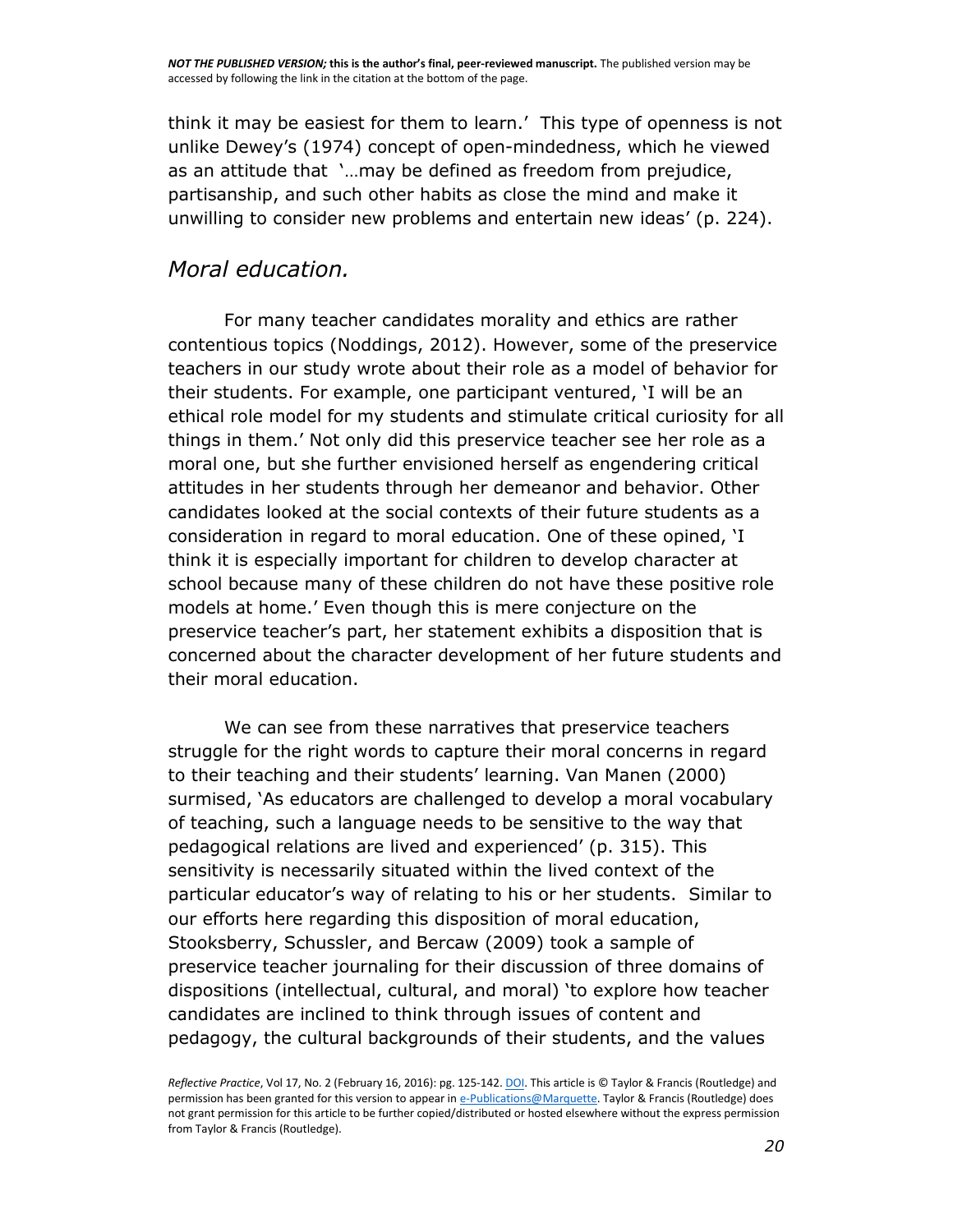driving their moral reasoning' (p. 719). It is precisely in journaling about their own values that preservice teachers grapple with their disposition to teach moral and ethical values (Sockett, 2009).

## *Individual freedom.*

Most of the preservice teachers grasped the importance of differentiation in teaching methods. Some of the participants expressed particular concern for the individual freedom of their students, which in turn reflected their own values of personal freedom as educators. One preservice teacher quite eloquently insisted, 'The idea of individual freedom also connects to modern classrooms in that students are treated as individuals with unique ways of learning rather than a homogenous group.' Other participants wrote about the interconnectedness between caring and respect for individual freedom when differentiating instruction. For example, one future educator avowed, 'I strongly agree with this idea tailoring your teaching to meet the needs of the individual children.' Another expressed it more indirectly by narrating, 'As a teacher, students need to understand that I care about each of them as an individual.' These preservice teachers viewed the disposition of individual freedom as essential if the teacher is to design lessons and use methodologies appropriate to the different personal and social contexts of students. Van Manen (2000), in addressing caring as a type of worrying, agreed with this same tendency of valuing of each student as a unique individual when he claimed, 'It is because a teacher feels addressed by the "faces" of particular students …that the teacher can remain sensitive to the sometimes "faceless" multitude of all the other students for whom he or she is responsible' (p. 326).

## **Implications and Recommendations**

In response to the first research question (Does reflective journaling help promote dispositional development in preservice teachers?), the data we have presented and analyzed above suggest that philosophy of education courses do provide an excellent platform for promoting reflective journaling as a means toward disposition development in preservice teachers. Indeed, as Russell (2005) insisted '…the question 'Can reflective practice be taught?' deserves the explicit

*Reflective Practice*, Vol 17, No. 2 (February 16, 2016): pg. 125-142[. DOI.](http://dx.doi.org/10.1080/14623943.2015.1134473) This article is © Taylor & Francis (Routledge) and permission has been granted for this version to appear i[n e-Publications@Marquette.](http://epublications.marquette.edu/) Taylor & Francis (Routledge) does not grant permission for this article to be further copied/distributed or hosted elsewhere without the express permission from Taylor & Francis (Routledge).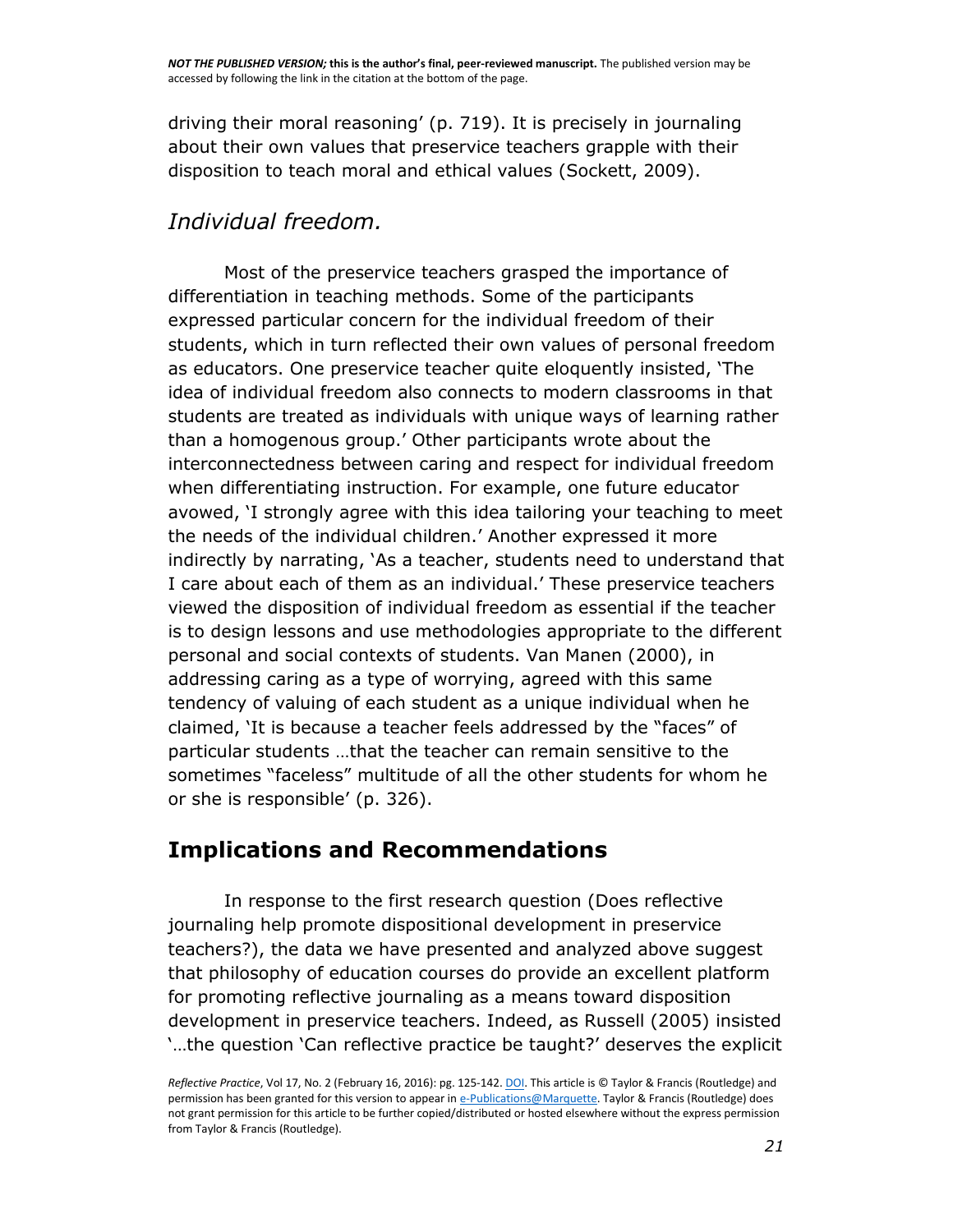attention of professional educators' (p. 200). The type of reflective journaling in the philosophy of education course under discussion is one such methodological approach to promote reflective practice.

Pedro (2005) posed the following question: '…what other forms of writing reflections can teacher educators use to teach pre-service teachers to critically reflect on their practice' (p. 63)? In response, we would recommend the use of reflective journaling not only as a medium to teach preservice teachers to critically reflect on their practice, but also as a way to enhance their practice (Chubbuck, 2010). In fact, one of the greatest challenges teacher educators face is how to assist preservice teachers to put their excellent theories into practice (Zeichner, 2010), and for that matter, how to actualize their dispositions (Chubbuck, 2010). Maintaining and enhancing selfreflective journaling over time in philosophy of education courses, as well as other foundational courses, help promote this critical, reflective process of linking theory with practice. We contend that this study has also aided preservice teacher programs by responding effectively to our second research question: What dispositions do preservice teachers self-identify in their reflective journaling? Furthermore, such self-reflective journaling in other courses might also serve as a means to develop, foster, and enhance appropriate dispositions in preservice teachers.

Further research is needed to determine if philosophy of education courses should be a requirement for preservice teachers in all programs, not just in Catholic colleges and universities. Based upon a department's or college's mission and vision, each institution will decide the appropriateness of a free-standing philosophy of education course. Even so, the data from this study suggest an added value beyond content knowledge in such philosophy of education courses: growth in dispositional awareness among preservice teaching through reflective journaling. Although the personal belief statements of preservice teachers in this study are laudable, they might be construed as rather naïve or even esoteric unless they are applied and tested in real classroom practice. Furthermore, because most students in the study were more likely to identify in themselves fairness rather than the belief that all students can learn (Table 2), we recommend that preservice teacher programs further cultivate and foster the

*Reflective Practice*, Vol 17, No. 2 (February 16, 2016): pg. 125-142[. DOI.](http://dx.doi.org/10.1080/14623943.2015.1134473) This article is © Taylor & Francis (Routledge) and permission has been granted for this version to appear i[n e-Publications@Marquette.](http://epublications.marquette.edu/) Taylor & Francis (Routledge) does not grant permission for this article to be further copied/distributed or hosted elsewhere without the express permission from Taylor & Francis (Routledge).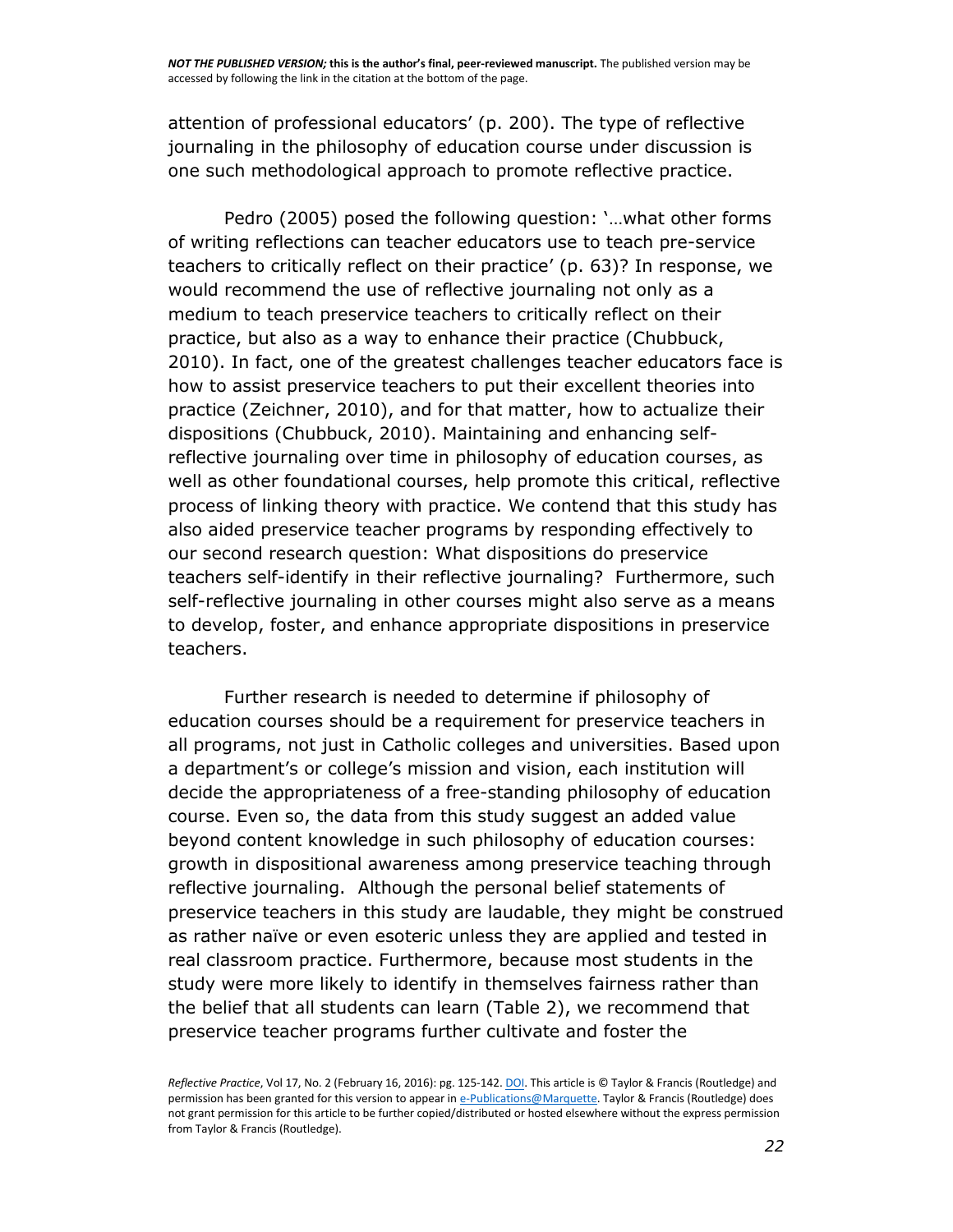development of culturally diverse and inclusive perspectives in their licensure candidates. Additional research is needed to review preservice teacher programs in public and non-Catholic colleges and universities to determine how prevalently they require philosophy of education and, if so, do these courses promote dispositional development through reflective journaling or other methods.

In addition, we would recommend that preservice teacher education programs broaden their expectations for dispositional growth among preservice teachers to move beyond the essential NCATE (2009) dispositions of fairness and the belief that all students can learn, to include additional dispositions evidenced in this study and others, as well as those identified in the particular department's or institution's mission and vision statements. A closer look at the particular wording of the indicators under Principle 3 of the InTASC (2011) Standards for Teacher Development and Licensure might prove useful in this regard:

9.21 The teacher values critical thinking and self-directed learning as habits of mind.

9.22 The teacher is committed to reflection, assessment, and learning as an ongoing process.

9.23 The teacher is willing to give and receive help.

9.24 The teacher is committed to seeking out, developing, and continually refining practices that address the individual needs of students.

9.25 The teacher recognizes his/her professional responsibility for engaging in and supporting appropriate professional practices for self and colleagues. (p. 10)

All of these indicators support the types of other dispositions selfidentified in this study and are worthy of additional consideration by preservice teacher programs. Furthermore, reflective journaling through coursework and portfolios provides an excellent opportunity to assess preservice teacher dispositional growth. One particularly appropriate course for such reflective journaling is the philosophy of education. The recent CAEP (2013) accreditation standards have also stressed the important responsibility of preservice teacher programs '…to ensure the quality of their candidates. This responsibility continues from purposeful recruitment…through monitoring of

*Reflective Practice*, Vol 17, No. 2 (February 16, 2016): pg. 125-142[. DOI.](http://dx.doi.org/10.1080/14623943.2015.1134473) This article is © Taylor & Francis (Routledge) and permission has been granted for this version to appear i[n e-Publications@Marquette.](http://epublications.marquette.edu/) Taylor & Francis (Routledge) does not grant permission for this article to be further copied/distributed or hosted elsewhere without the express permission from Taylor & Francis (Routledge).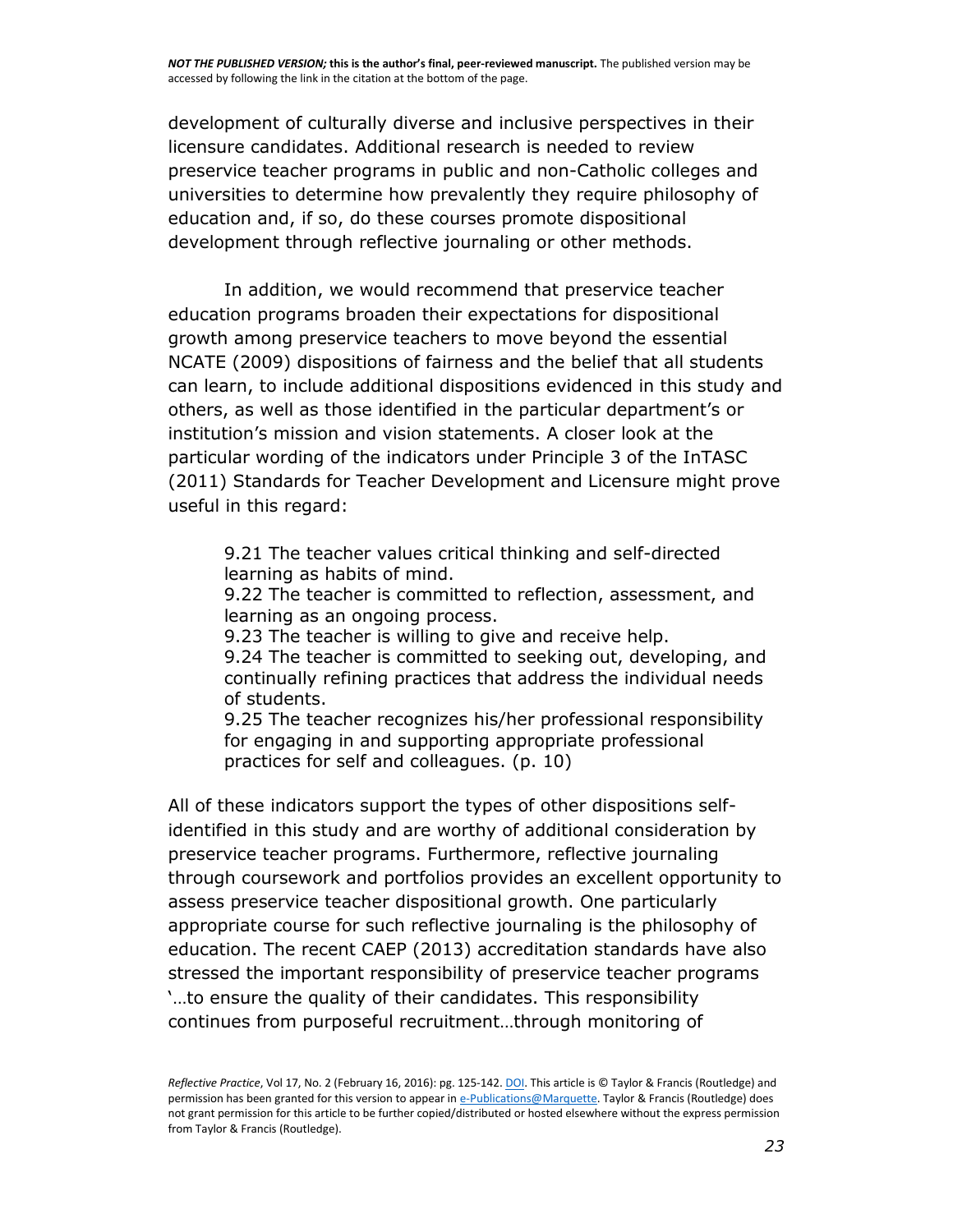candidate progress and providing necessary support, to demonstrating that candidates are proficient at completion…' (p. 10).

The challenge facing teacher preparation programs in this regard is the development of instruments which will effectively measure this growth. To that end, another area of needed research generated through this study is how to measure the growth of preservice teacher dispositions across time in teacher preparation programs. The CAEP (2013) further elucidated on this need when they asserted, that '…there does not seem to be a clear measure for these non-academic qualities, although a few of them have scales and other measures that have been developed' (p. 11). The Council goes on to acknowledge 'the ongoing development of this knowledge base and recommends that CAEP revise criteria as evidence emerges' (CAEP, 2013, p. 11). To that end, although this study, in a small way, has contributed to this effort, further metrics need to be developed to more accurately measure dispositional growth and how such dispositions are actualized in classroom practice.

Finally, a number of questions were identified during the process of reviewing the results of this study which point to the need for further research: Does this process of reflective journaling lead the preservice teacher toward different dispositions that build upon the two NCATE (now CAEP) dispositions? Does this process of reflective journaling lead the preservice teacher toward dispositional growth beyond the two NCATE (now CAEP) dispositions? Does the growth suggested in this study (from fairness and belief to openness, empowerment, caring, and relationship) support Chubbuck's (2010) study? To what extent do preservice teachers translate these selfidentified dispositions into actual classroom practice?

Over thirty years ago, Tom (1984) conceptualized teacher education as a moral craft, with implications for integrating theory and practice. In contrast to an applied science model, Tom (1984) proposed a moral craft metaphor because it '…suggests a more interactive relationship between knowledge and practice. After all, a craft is something one learns by engaging concurrently in the craft and analyzing the results of this engagement' (p. 321). Our findings support such a conceptualization of teacher education, a moral craft

*Reflective Practice*, Vol 17, No. 2 (February 16, 2016): pg. 125-142[. DOI.](http://dx.doi.org/10.1080/14623943.2015.1134473) This article is © Taylor & Francis (Routledge) and permission has been granted for this version to appear i[n e-Publications@Marquette.](http://epublications.marquette.edu/) Taylor & Francis (Routledge) does not grant permission for this article to be further copied/distributed or hosted elsewhere without the express permission from Taylor & Francis (Routledge).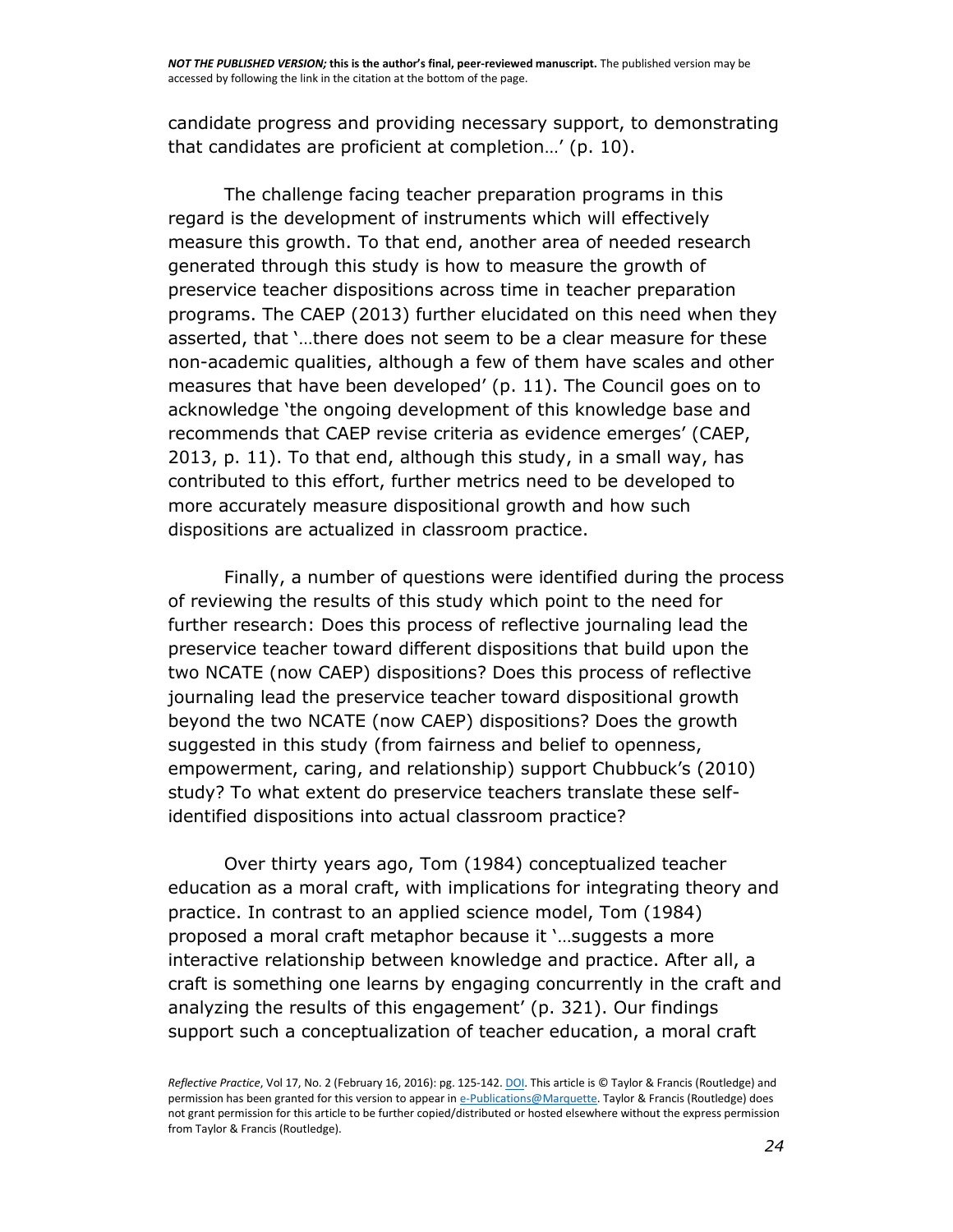that seeks to encourage reflective journaling as a means to promote disposition development and assist preservice teachers to grasp the complexity and interconnectedness of theory with classroom practice.

#### **References**

- Banks, J., & McGhee Banks, C. A. (Eds.) (2010). *Multicultural education: Issues and perspectives* (7<sup>th</sup> ed.). Hoboken, NJ: John Wiley & Sons, Inc.
- Bogdan, R. C., & Biklen, S. K. (1998). *Qualitative research for education: An introduction to theory and methods* (3<sup>rd</sup> ed.). Boston, MA: Allyn and Bacon.
- Borko, H., Michalec, P., Timmons, M., & Siddle, J. (1997). Student teaching portfolios: A tool for promoting reflective practice. *Journal of Teacher Education, 48*(5), 345-357.
- Borko, H., Liston, D., & Whitcomb, J. A. (2007). Apples and fishes: The debate over dispositions in teacher education. *Journal of Teacher Education, 58*(5), 359-364.
- Burant, T. J., Chubbuck, S. M., & Whipp, J. L. (2007). Reclaiming the moral in the dispositions debate. *Journal of Teacher Education, 58*(5), 397-411.
- Chubbuck, S. M. (2010). Individual and structural orientations in socially just teaching: Conceptualization, implementation, and collaborative effort. *Journal of Teacher Education, 61*(3), 197-210.
- Clarà, M. (2015). What is reflection? Looking for clarity in an ambiguous notion. *Journal of Teacher Education 66*(3), 261-271.
- Council for the Accreditation of Educator Preparation (CAEP). (2013). *CAEP 2013 standards for accreditation of educator preparation*. Retrieved April 10, 2014, from

http://caepnet.files.wordpress.com/2013/09/final\_board\_approved1.p df

- Damon, W. (2007). Dispositions and teacher assessment: The need for a more rigorous definition. *Journal of Teacher Education, 58*(5), 365- 369.
- Delpit, L. (2006). *Other people's children: Cultural conflict in the classroom.* New York, NY: The New Press.
- Dewey, J. (1974). Why reflective thinking must be an educational aim. In R. D. Archambault, (Ed.), *John Dewey, on education: Selected writings* (pp. 212-228)*.* Chicago, IL: University of Chicago Press.
- Diez, M. (2007). Looking back and moving forward: Three tensions in the teacher dispositions discourse. *Journal of Teacher Education, 58*(5), 388-396.

*Reflective Practice*, Vol 17, No. 2 (February 16, 2016): pg. 125-142[. DOI.](http://dx.doi.org/10.1080/14623943.2015.1134473) This article is © Taylor & Francis (Routledge) and permission has been granted for this version to appear i[n e-Publications@Marquette.](http://epublications.marquette.edu/) Taylor & Francis (Routledge) does not grant permission for this article to be further copied/distributed or hosted elsewhere without the express permission from Taylor & Francis (Routledge).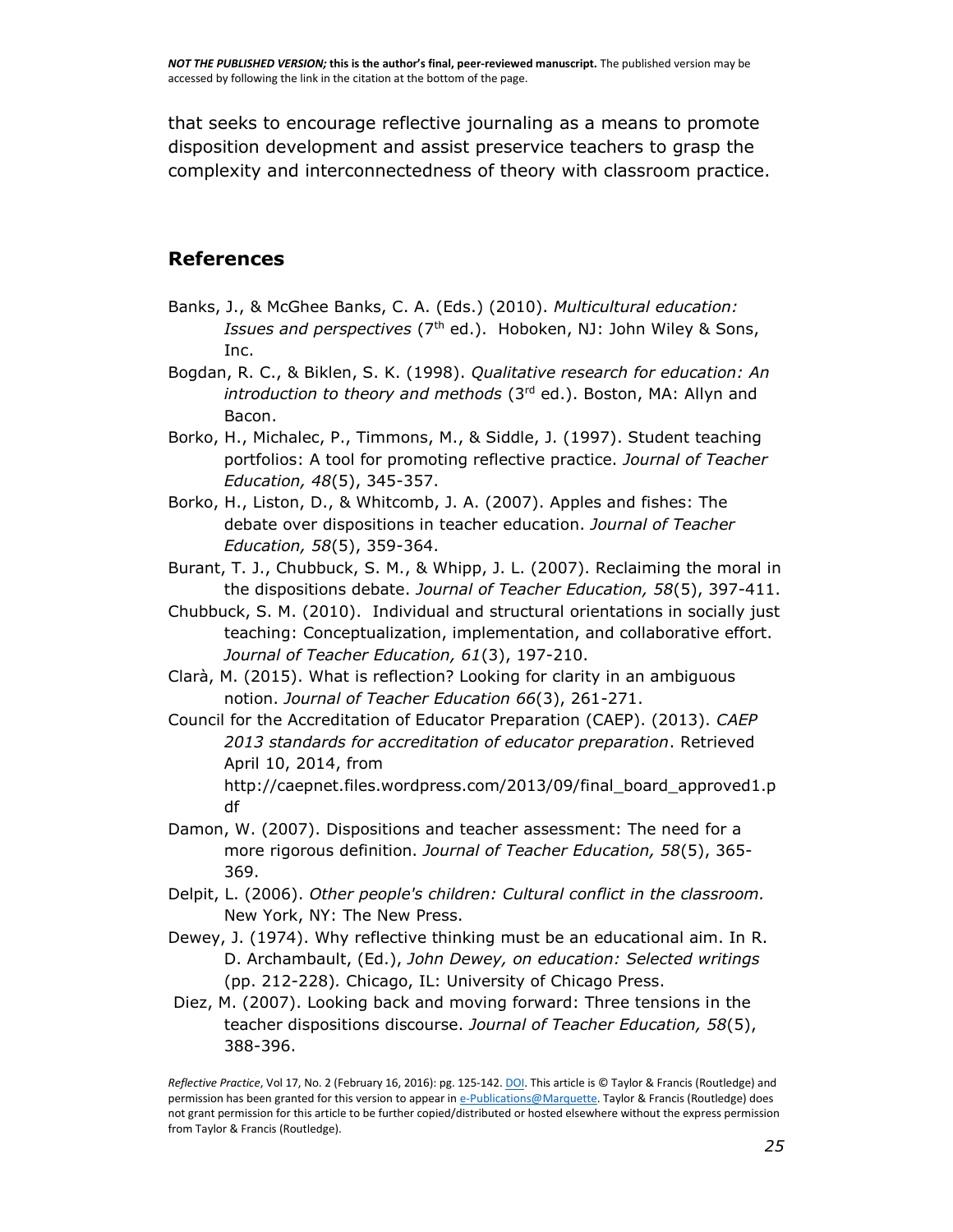- Freese, A. R. (1999). The role of reflection on preservice teachers' development in the context of a professional development school. *Teaching and Teacher Education. 15*(8), 895-909.
- Freese, A. R. (2006). Reframing one's teaching: Discovering our teacher selves through reflection and inquiry. *Teaching and Teacher Education, 22*(1), 100-119.
- Freire, P. (2001). *Pedagogy of freedom: Ethics, democracy, and civic courage*. Lanham, MD: Rowman & Littlefield Publishers.
- Gall, J. P., Gall, M. D., & Borg, W. R. (1999). *Applying educational research: A practical guide* (4th ed.). New York, NY: Longman.
- Gay, G. (2010). *Culturally responsive teaching: Theory, research, and*  practice (2<sup>nd</sup> ed.). New York, NY: Teachers College Press.
- Ghaye, T., Melander-Wikman, A., Kisare, M., Chambers, P., Bergmark, U., Kostenius, C, & Lillyman, S. (2008). Participatory and appreciative action and reflection (PAAR) – democratizing reflective practices. *Reflective Practice 9*(4), 361–397.Gosselin, C. (2007). Philosophy and the role of teacher reflections on constructing gender. *Educational Foundations, 21*(3/4), 39-57.
- Hatton, N., & Smith, D. (1995). Reflection in teacher education: Towards definition and implementation. *Teaching and Teacher Education, 11*(1) 33-49.
- InTASC. (2011). *Interstate Teacher Assessment and Support Consortium (InTASC) core standards*, Retrieved October 25, 2012, from
- http://www.ecu.edu/cs-educ/teached/upload/INTASCStandardsIndicators.pdf
- Irvine, J. J. (2012). Complex relationship between multicultural education and special education: An African American perspective. *Journal of Teacher Education, 63*(4), 268-274.
- Korthagen, F. A., & Wubbels, T. (1996). Characteristics of reflective practitioners: Towards an operationalization of the concept of reflection. *Teacher and Teaching: Theory and Practice, 1*(1), 51-72.
- Larrivee, B. (2000). Transforming teaching practice: Becoming the critically reflective teacher. *Reflective Practice, 1*(3), 293-307.
- Lieblich, A., Zilber, T. R., & Tuval-Mashiach, R. (1998). *Narrative research.* Thousand Oaks, CA: SAGE Publications, Inc.

Loughran, J. J. (2002). Effective reflective practice: In search of meaning in learning about teaching. *Journal of Teacher Education, 53*(1), 33-43.

```
Mayeroff, M. (1971). On caring (Vol. 43). New York, NY: Harper & Row.
```
- Mucci, A. M., & Cranston-Gingras, A. (2011). A foundation for reflection and questioning: Philosophy course requirements in teacher education programs at selected Catholic colleges and universities. *Catholic Education: A Journal of Inquiry and Practice, 14*(4), 371-390.
- National Council for Accreditation of Teacher Education. (NCATE). (2006). Professional standards for the accreditation of schools, colleges, and

*Reflective Practice*, Vol 17, No. 2 (February 16, 2016): pg. 125-142[. DOI.](http://dx.doi.org/10.1080/14623943.2015.1134473) This article is © Taylor & Francis (Routledge) and permission has been granted for this version to appear i[n e-Publications@Marquette.](http://epublications.marquette.edu/) Taylor & Francis (Routledge) does not grant permission for this article to be further copied/distributed or hosted elsewhere without the express permission from Taylor & Francis (Routledge).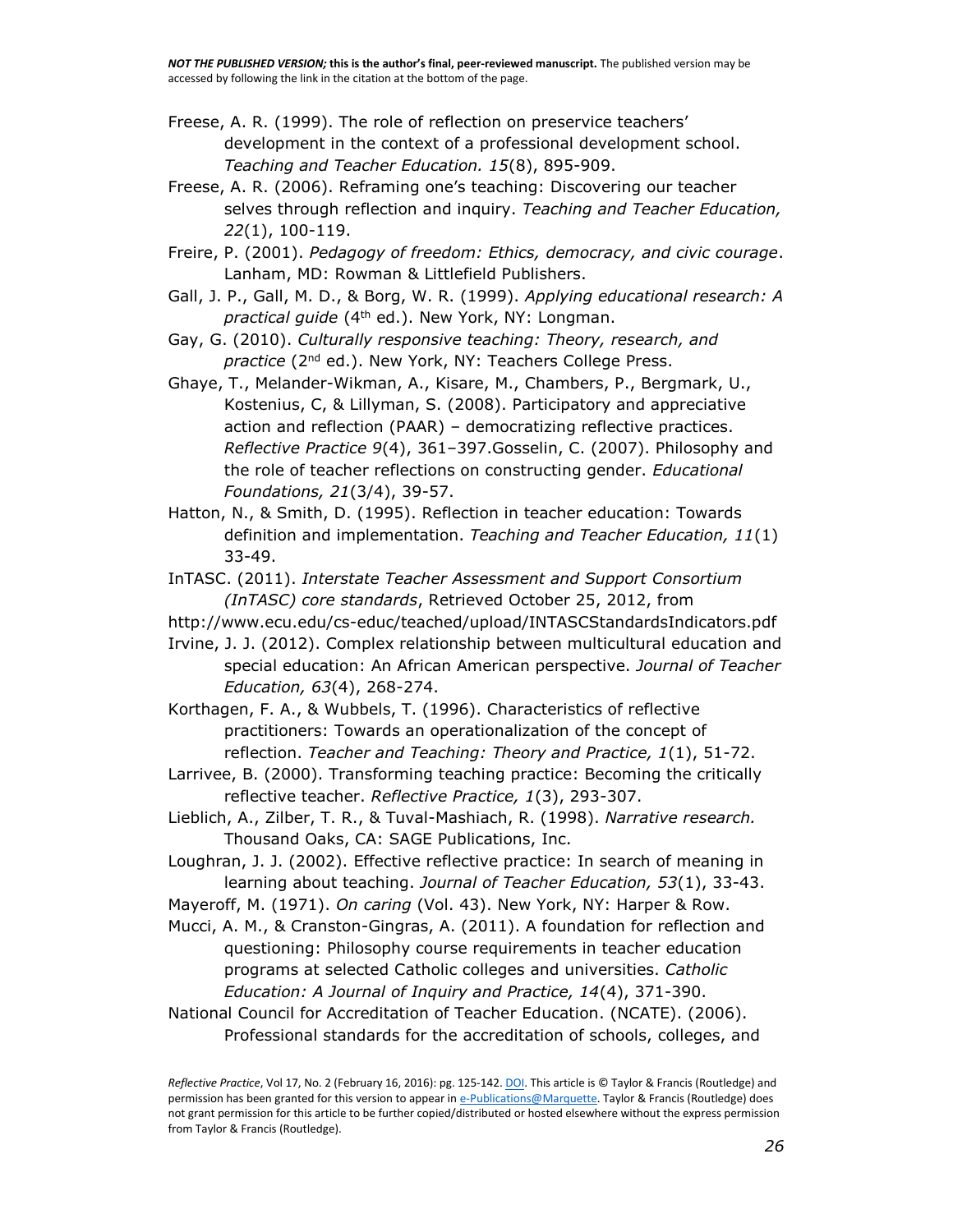departments of education, 2006 edition. Retrieved July 11, 2007, from http://www.ncate.org/institutions/standards.asp?ch=4

- National Council for Accreditation of Teacher Education. (NCATE). (2008). Professional standards for the accreditation of teacher preparation institutions, 2008 edition. Retrieved October 22, 2012, from http://www.ncate.org/Portals/0/documents/Standards/NCATE%20Stan dards%202008.pdf
- Noddings, N. (1984). *Caring: A feminine approach to ethics and moral education.* Berkeley, CA: University of California Press.
- Noddings, N. (2012). *Philosophy of education* (3rd ed.). Boulder, CO: Westview Press.
- Oner, D., & Adadan, E. (2011). Use of web-based portfolios as tools for reflection in preservice teacher education, *Journal of Teacher Education, 62*(5)*,* 477-492*.*
- Pedro, J. Y. (2005). Reflection in teacher education: Exploring pre-service teachers' meanings of reflective practice. *Reflective Practice, 6*(1), 49- 66.
- Rodgers, C. (2002). Defining reflection: Another look at John Dewey and reflective thinking. *Teachers College Record, 104*(4), 842-866.
- Russell, T. (2005). Can reflective practice be taught? *Reflective Practice 6*(2), 199-204.
- Schussler, D. L., Stooksberry, L. M., & Bercaw, L. A. (2010). Understanding teacher candidate dispositions: Reflecting to build self-awareness, *Journal of Teacher Education, 61*(4), 350-363.
- Smyth, J. (1989). Developing and sustaining critical reflection in teacher education. *Journal of Teacher Education, 40*(2), 2-9.
- Sockett, H. (2006). Character, rules, and relations. In H. Sockett (Ed.), *Teacher dispositions: Building a teacher education framework of moral standards* (pp. 8-25). Washington, DC: AACTE.
- Sockett, H. (2009). Dispositions as virtues: The complexity of the construct. *Journal of Teacher Education, 60*(3), 291-303.
- Stooksberry, L. M., Schussler, D. L., & Bercaw, L. A. (2009). Conceptualizing dispositions: Intellectual, cultural and moral domains of teaching. *Teachers and Teaching: Theory and Practice, 15*(6), 719-736.
- Tom, A. R. (1980). Teaching as a moral craft. *Curriculum Inquiry, 10*(3), 317- 323*.*
- Van Manen, M. (2000). Moral language and pedagogical experience. *Journal of Curriculum Studies, 32*(2), 315-327.
- Villegas, A. M. (2007). Dispositions in teacher education: A look at social justice. *Journal of Teacher Education, 58*(5), 370-380.
- Wade, R. (1996). Portfolios: A tool for reflective thinking in teacher education? *Teaching & Teacher Education, 12*(1) 63-79.

*Reflective Practice*, Vol 17, No. 2 (February 16, 2016): pg. 125-142[. DOI.](http://dx.doi.org/10.1080/14623943.2015.1134473) This article is © Taylor & Francis (Routledge) and permission has been granted for this version to appear i[n e-Publications@Marquette.](http://epublications.marquette.edu/) Taylor & Francis (Routledge) does not grant permission for this article to be further copied/distributed or hosted elsewhere without the express permission from Taylor & Francis (Routledge).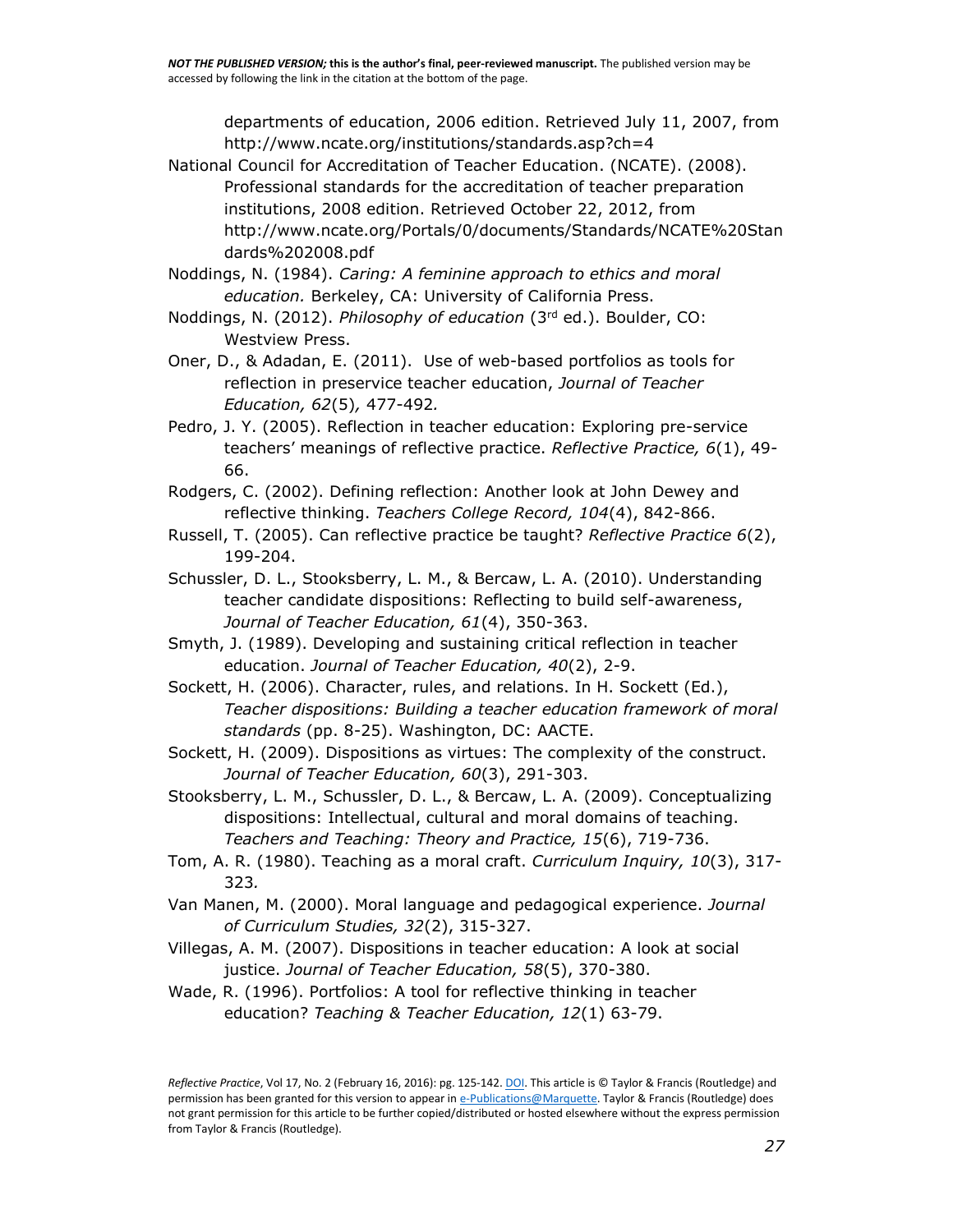- Zeichner, K. M., & Liston, D. P. (1996). *Reflective teaching: An introduction.*  Mahwah, NJ: Lawrence Erlbaum Associates.
- Zeichner, K. M. (2010). Rethinking the connections between campus courses and field experiences in college- and university-based teacher education. *Journal of Teacher Education, 61*(1-2), 89-99.

#### **Appendix Reflective Journaling Prompts**

#### **Journal 1**

Write a 500-word (about two-page) reflection on how educational philosophies before the 20th century have influenced your personal approach to or perspective on education. Include theories and examples of how they can be applied to the classroom in which you envision yourself teaching.

Some questions that may help guide your writing can be found on page 22 of Nel Noddings' *Philosophy of Education.*

#### **Journal 2**

Write a 500-word (about a two-page, double-spaced Word document) reflection on how modern educational philosophies can be applied to classroom practice today. Discuss how individual freedom, political viewpoints, culture, and literacy impact American education in the 21st century. Show how these theories can be put into practice in the classroom in which you envision yourself teaching.

You may draw some ideas from pp. 23-60 of Nel Noddings' *Philosophy of Education.*

#### **Journal 3**

Write a 500-word (about a two-page, double-spaced Word document) reflection on how you would apply postmodern and existential philosophical theories (such as Jean Paul Sartre or Maxine Greene) to the classroom in which you envision yourself teaching. Discuss how issues of personal freedom, meaning making, and globalization affect your approach to teaching and learning.

You may draw some ideas from pp. 61-106 of Nel Noddings' *Philosophy of Education.*

*Reflective Practice*, Vol 17, No. 2 (February 16, 2016): pg. 125-142[. DOI.](http://dx.doi.org/10.1080/14623943.2015.1134473) This article is © Taylor & Francis (Routledge) and permission has been granted for this version to appear i[n e-Publications@Marquette.](http://epublications.marquette.edu/) Taylor & Francis (Routledge) does not grant permission for this article to be further copied/distributed or hosted elsewhere without the express permission from Taylor & Francis (Routledge).